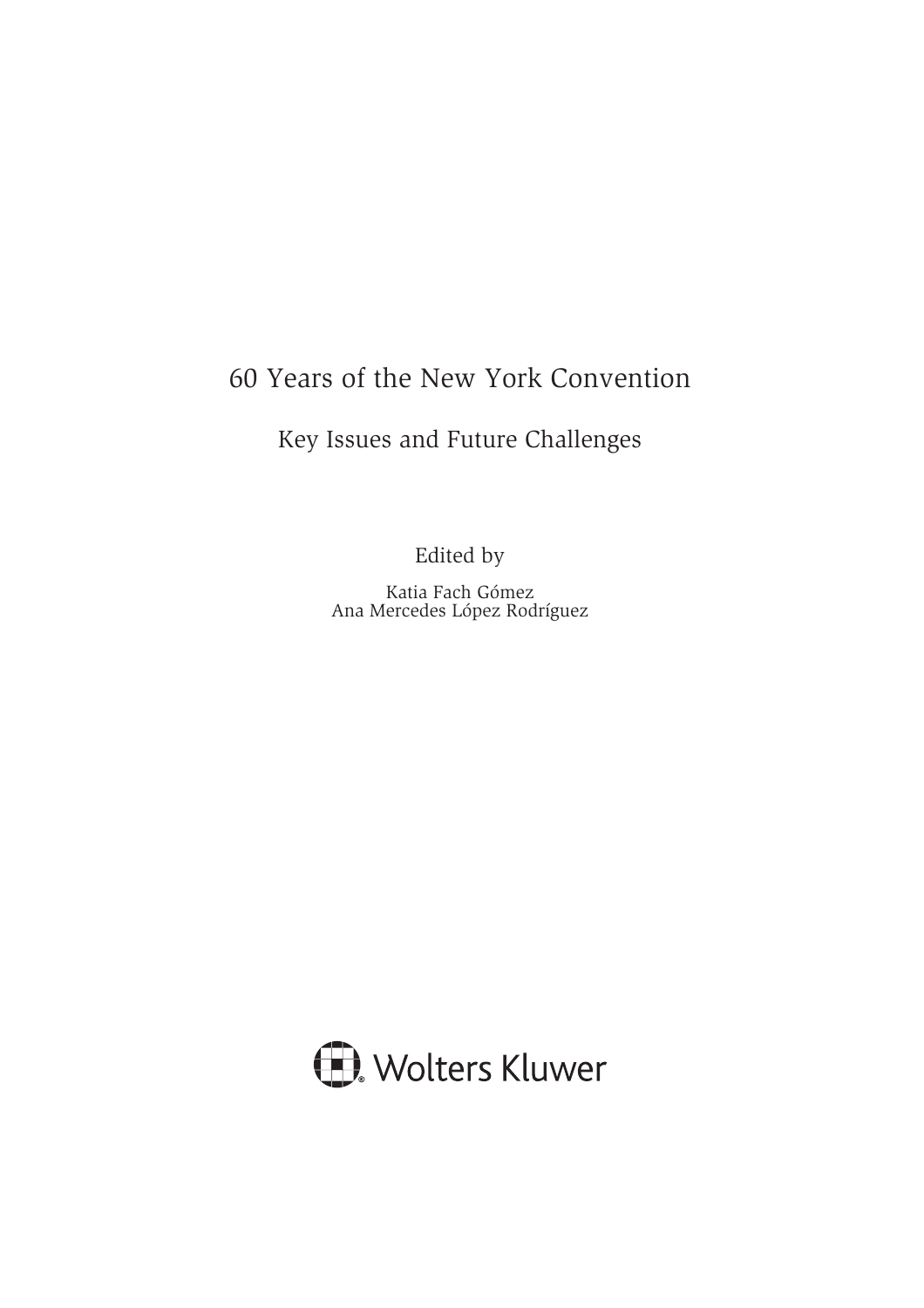*Published by:* Kluwer Law International B.V. PO Box 316 2400 AH Alphen aan den Rijn The Netherlands E-mail: international-sales@wolterskluwer.com Website: lrus.wolterskluwer.com

*Sold and distributed in North, Central and South America by:* Wolters Kluwer Legal & Regulatory U.S. 7201 McKinney Circle Frederick, MD 21704 United States of America Email: customer.service@wolterskluwer.com

*Sold and distributed in all other countries by:* Air Business Subscriptions Rockwood House Haywards Heath West Sussex RH16 3DH United Kingdom Email: international-customerservice@wolterskluwer.com

*Printed on acid-free paper.*

ISBN 978-94-035-0155-0

e-Book: ISBN 978-94-035-0135-2 web-PDF: ISBN 978-94-035-0145-1

© 2019 Kluwer Law International BV, The Netherlands

All rights reserved. No part of this publication may be reproduced, stored in a retrieval system, or transmitted in any form or by any means, electronic, mechanical, photocopying, recording, or otherwise, without written permission from the publisher.

Permission to use this content must be obtained from the copyright owner. More information can be found at: lrus.wolterskluwer.com/policies/permissions-reprints-and-licensing

Printed in the United Kingdom.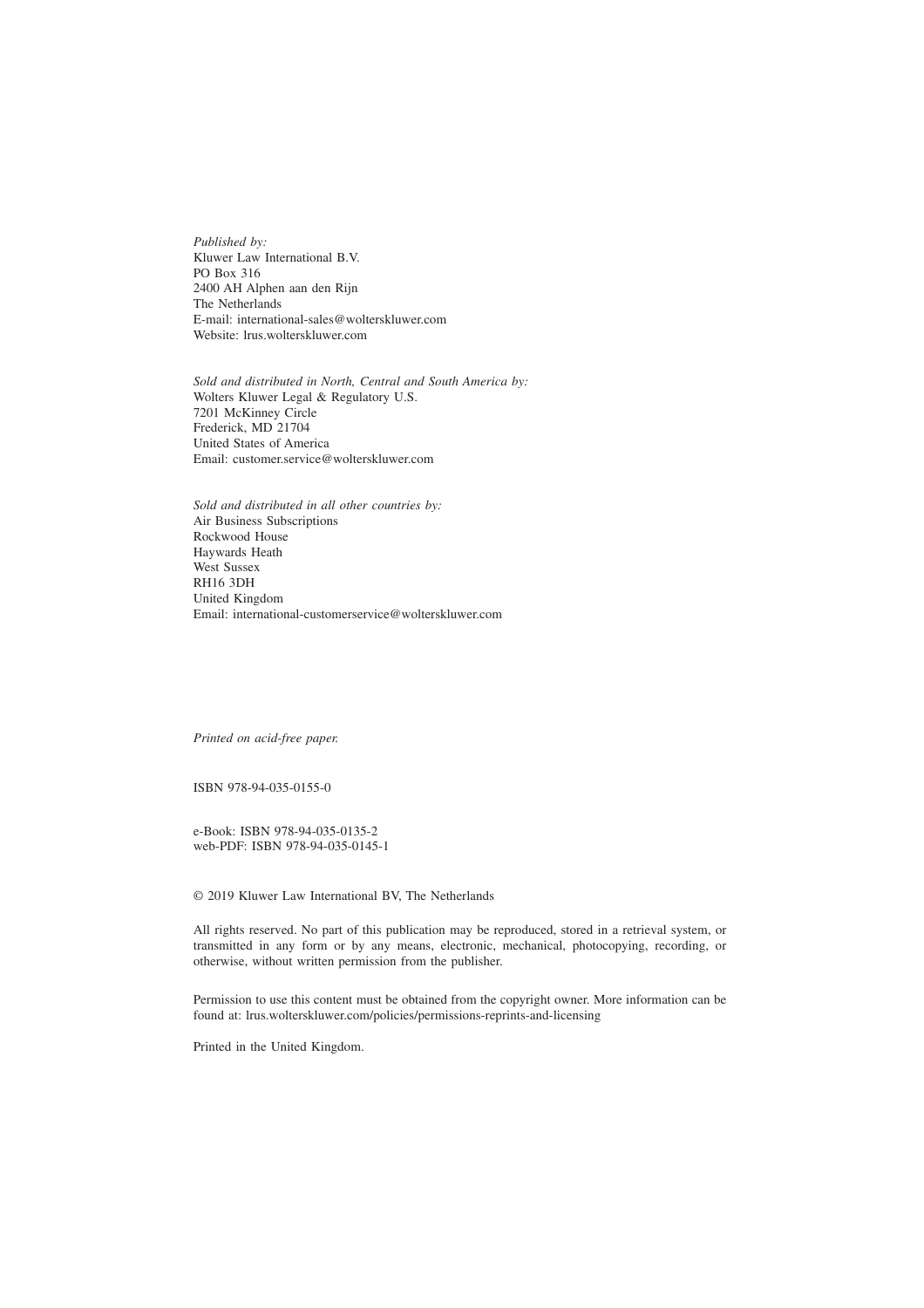## Editors

#### **Katia Fach Gómez**

Book co-editor. Katia Fach Gómez is tenured Professor of Private International Law at the University of Zaragoza (Spain). She was Adjunct Professor at Fordham University (New York), Visiting Scholar at Columbia Law School (New York), Predoctoral and Postdoctoral Grantee at the Max-Planck Institut (Germany) and Senior Humboldt Scholar in various German research institutions. Katia has also lectured at numerous European and Latin American Universities. She graduated with *summa cum laude* from the University of Zaragoza, holds a European PhD *summa cum laude* in International Environmental Law and an LLM *summa cum laude* (prize Edward J. Hawk) from Fordham University. Katia is the author of numerous books and book chapters on private international law, international commercial law, international arbitration, ADR, global law and comparative law. Her latest monograph *Key Duties of International Investment Arbitrators: A Transnational Study of Legal and Ethical Dilemmas* (Springer) was published in 2018. Her articles have appeared in a number of international peer-reviewed law journals – such as *Yearbook on International Investment Law & Policy*, *Law and Business Review of the Americas*, *Swiss Yearbook of Private International Law*, *The Law and Practice of International Courts and Tribunals, Conflict Resolution Quarterly, Zeitschrift für Gemeinschaftprivatrecht* and *Rabels Zeitschrift für internationales und europäisches Recht.* Katia has been involved in diverse international litigation and arbitration cases in the USA and Europe, and she has chaired various commercial arbitration panels. She has been Executive Director of the Excellence Campus at the University of Zaragoza, seconded two years at the European Commission in Brussels and served multiple times as a scientific expert for the European Union and foreign funding agencies.

#### **Ana Mercedes López Rodríguez**

Book co-editor. Ana Mercedes López Rodríguez is the Head of the Law Department and a tenured professor of Private International Law, Comparative Law and Arbitration at Loyola University, Andalusia. She holds a PhD in law from the University of Aarhus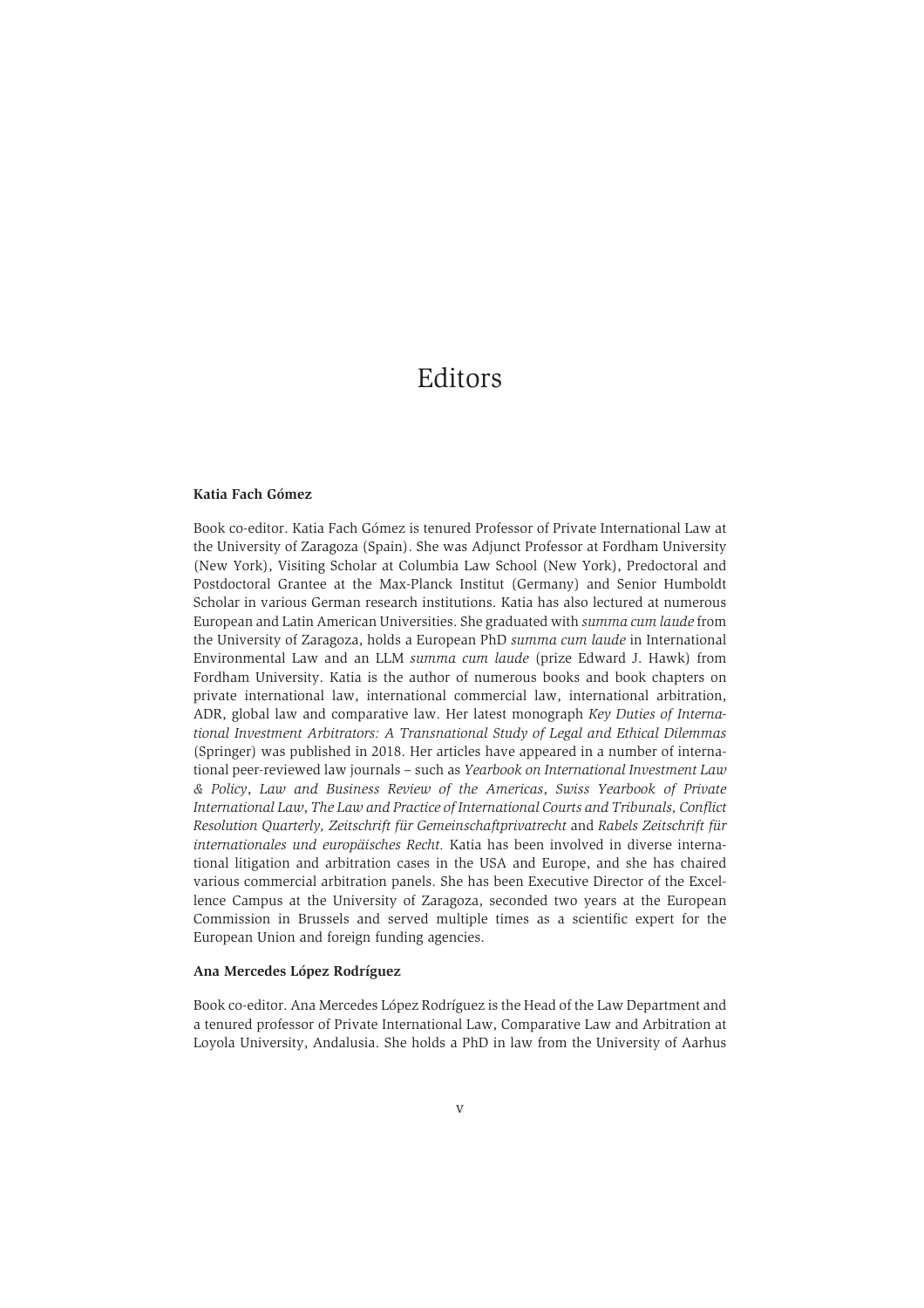(Denmark) and law degree from the University of Seville. Ana has had a number of academic positions at the University of Aarhus, University of Seville and Loyola University, Andalusia. She was EC Socrates Intensive Programme visiting professor at LUISS – Libera Università Internazionale degli Studi Sociali (Rome) – and Université François-Rabelais (Tours). In addition, she has been a visiting scholar at Loyola University Chicago School of Law. Ana also holds a tenured position as senior legal manager of the Andalusian regional administration (currently on leave). Her research and teaching interests are in international commercial and investment arbitration, private international law, international sales, comparative law and EU law. She speaks several languages, including Danish, English and German. Her research has been published in high-impact journals, such as the *Brooklyn Journal of International Law*, the *Journal of International Arbitration* and the *Nordic Journal of International Law*. For several years, Ana coached the Vis International Commercial Arbitration Moot team from the University of Aarhus. Currently, she coordinates the ADR curriculum at Loyola University Andalusia Full-time Master in Law programmes. Ana also acts as an independent arbitrator.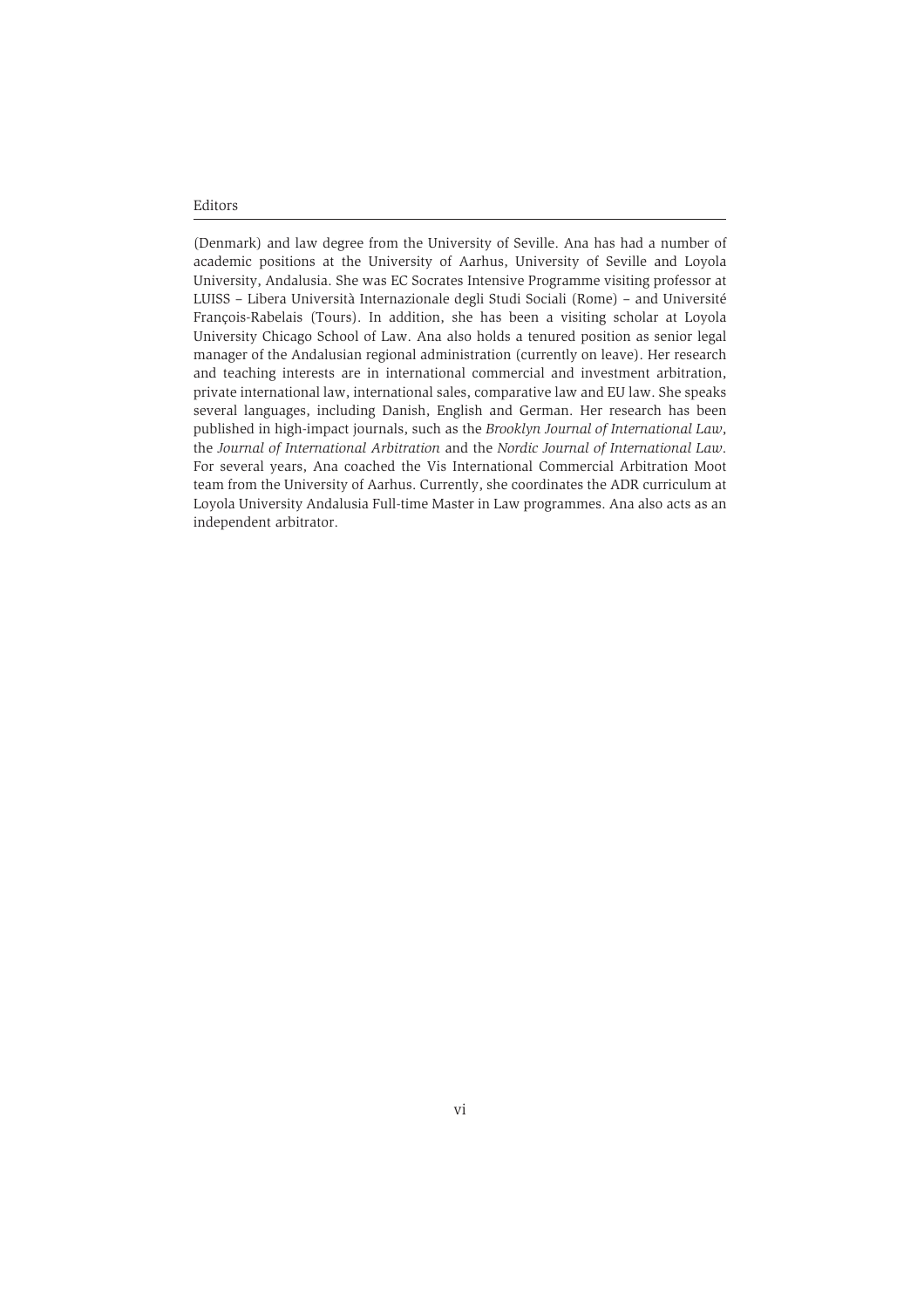# CHAPTER 22 Waivers of Sovereign Immunities in Enforcement Proceedings and the 1958 NY Convention

*Félix J. Montero & Paloma Castro\**

#### **SUMMARY**

An important concern for any corporations engaged in international transactions is the ability to obtain effective relief by means of actual recovery if it becomes involved in legal proceedings. A key benefit of international arbitration is the ability of victors to enforce awards across multiple jurisdictions, which is easier precisely because of the 1958 NY Convention on the Recognition and Enforcement of Foreign Arbitral Awards celebrating its 60th anniversary this year. However, special considerations apply where the party against whom enforcement is sought is a sovereign state or a State-owned entity. Those considerations are particularly important because recalcitrant states may choose to rely on the doctrine of sovereign immunity to insulate their assets from enforcement. In this respect, securing a legally valid waiver of immunity is a key strategic device for any award creditors willing to succeed during the post-award phase. Conversely, inexistent or deficient waivers do play in favor of award debtors. The purpose of this chapter is to provide a snapshot of what constitutes comprehensive waivers of state immunity both in respect of immunity from jurisdiction and immunity from enforcement, under French, English and Spanish domestic laws.

<sup>\*</sup> Authors thank Victor Aupetit, Trainee at Pérez-Llorca, for his contribution to this chapter.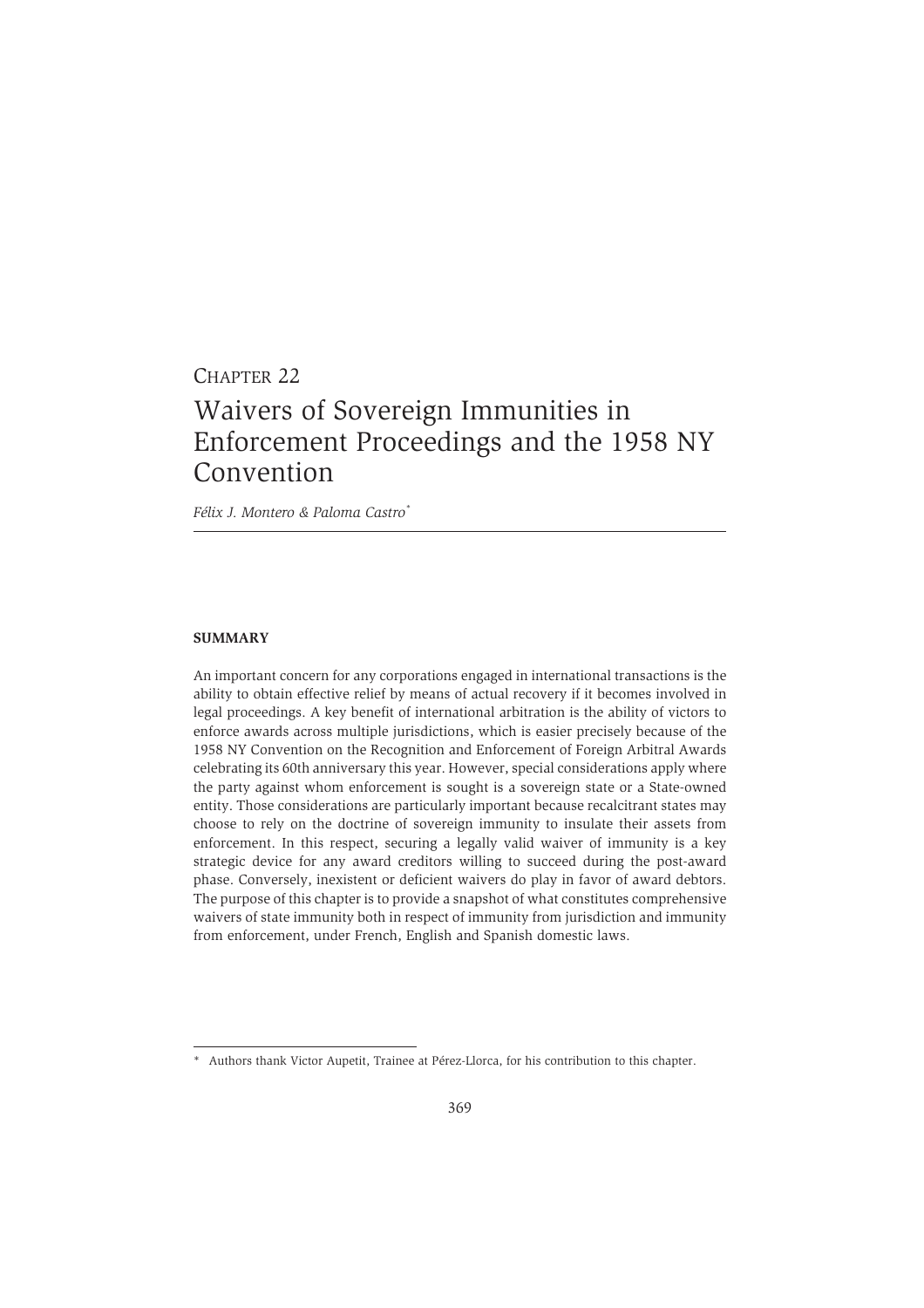## **§22.01 INTRODUCTION**

Generally, the immediate step a party may take after obtaining a favorable award to its interests is trying to enforce the award. When discussing enforcement proceedings, the NY Convention always comes first to mind as the governing enforcement treaty, which has been signed by 159 states.<sup>1</sup> This Convention allows the enforcement of foreign arbitral awards to be carried out with utmost ease given that the enforcing courts of the signatory states are committed to "proactively make sure that awards are recognized and enforced."2

The NY Convention provides for certain circumstances or particular cases in which the recognition and enforcement of an award may be refused.<sup>3</sup> By way of example, under the NY Convention recognition and enforcement of an award may be refused if the composition of the arbitral authority or the arbitral procedure was not in accordance with the agreement of the parties<sup>4</sup> or if the subject matter of the difference is not capable of settlement by arbitration under the law of the country where recognition or enforcement is sought.<sup>5</sup> However, in the list of limited grounds for refusing recognition or enforcement of the award sovereign immunity is not included. Therefore, in the event a state raises the defense of sovereign immunity in order to prevent an award from being enforced, the national courts may deal with the matter according to their national law.6

Sovereign immunity is an established principle of public international law which is based on the principle of equality of states. It is a legal principle incorporated both in international legal materials and national legislation by which any state as a sovereign entity is immune from any civil or criminal proceedings before the courts of another sovereign entity. This privilege includes enforcement of judgments or arbitral awards. In this respect, questions of sovereign immunity must be considered on two levels, in relation to jurisdiction and enforcement.

Jurisdictional immunity means limitation on the forum state to exercise jurisdiction over a foreign state. Enforcement immunity is understood as immunity from any interim or compulsory execution measures that could be taken against state's assets.<sup>7</sup> The United Kingdom, France and Spain are signatories of the United Nations Convention on Jurisdictional Immunities of States and their Property of December 2, 2004 (UN

<sup>1.</sup> Uncitral Nations Commission on International Trade Law, http://www.uncitral.org/uncitral/en /uncitral\_texts/arbitration/NYConvention\_status.html (accessed August 29, 2018).

<sup>2.</sup> Rajesh Sharma, *Enforcement of Arbitral Awards and Defence of Sovereignty: The Crouching Tiger and the Hidden Dragon*, https://www.ulapland.fi/loader.aspx?id=9d3552eb-bc97-4627-9933-8 1bea431ec16 (accessed on August 29, 2018).

<sup>3.</sup> NY Convention on the Recognition and Enforcement of Foreign Arbitral Awards, Article V (1958).

<sup>4.</sup> NY Convention on the Recognition and Enforcement of Foreign Arbitral Awards, Article V(1)(d) (1958).

<sup>5.</sup> NY Convention on the Recognition and Enforcement of Foreign Arbitral Awards, Article V(2)(a) (1958).

<sup>6.</sup> Sharma, *supra* n. 2, at https://www.ulapland.fi/loader.aspx?id=9d3552eb-bc97-4627-9933-81 bea431ec16.

<sup>7.</sup> Eva Wiesinger, *State Immunity from Enforcement Measures* https://deicl.univie.ac.at/fileadmin /user\_upload/i\_deicl/VR/VR\_Personal/Reinisch/Internetpublikationen/wiesinger.pdf (accessed August 27, 2018).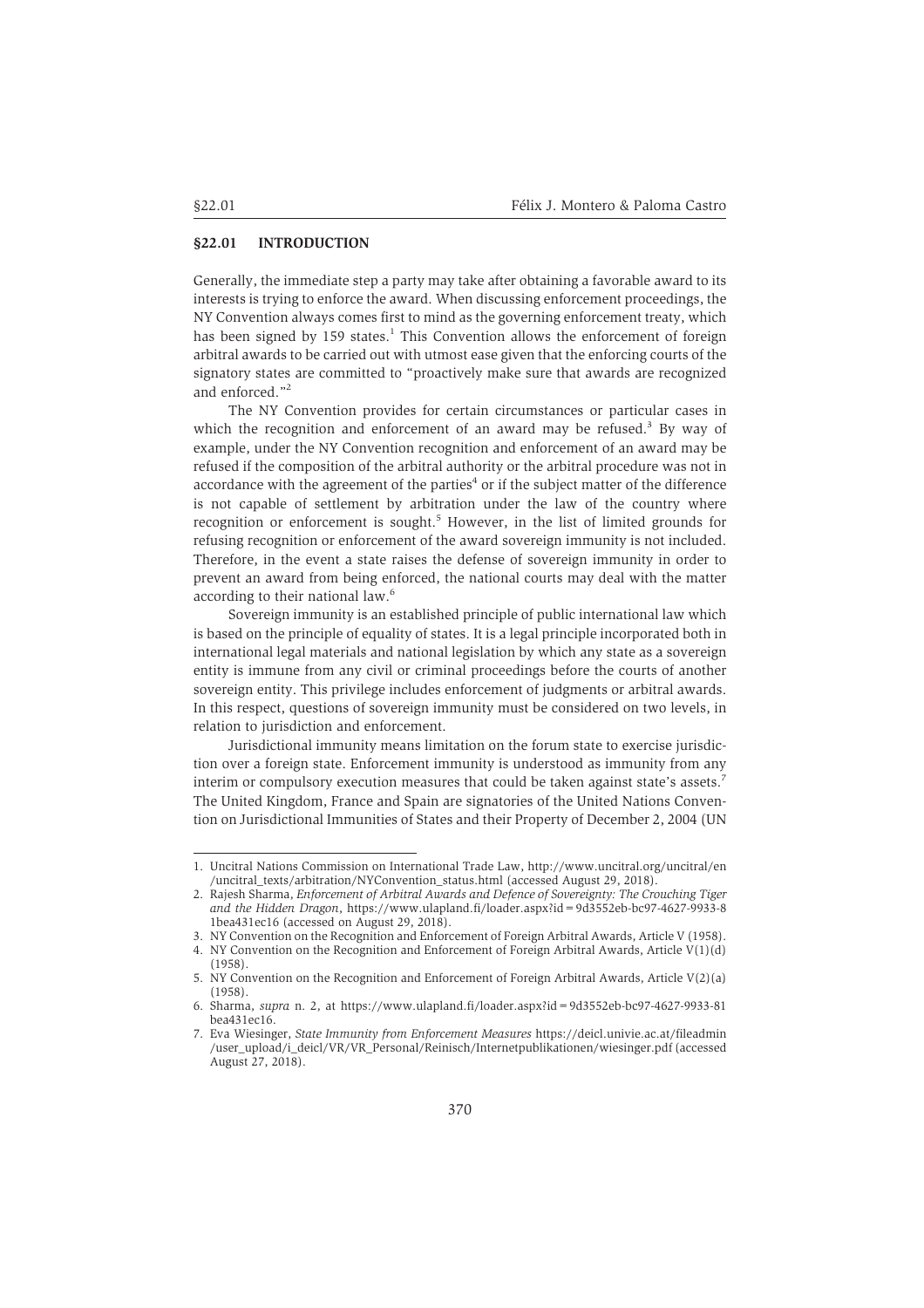Convention), which – although not yet in force – erects the jurisdictional immunities of states and their property as principles of customary international law. In addition, the UN Convention defines the term "State" to include, *inter alia*, "agencies or instrumentalities of the State or other entities, to the extent that they are entitled to perform and are actually performing acts in the exercise of sovereign authority of the State."8 According to this definition, arbitration proceedings commenced against a state agency, enterprise or instrumentality would be considered to be against the state itself for the purpose of invoking a plea of sovereign immunity, if applicable.

Under the theory of absolute immunity, no state or state agency could normally be sued in the courts of another, thus its assets are sacrosanct.<sup>9</sup> However, absolute state immunity is no longer a rule of international law.<sup>10</sup> Restrictive immunity confers immunity only to sovereign acts of a State – acta iure imperii – while acts of a State in respect to commercial transactions – acta iure gestionis – are not covered by immunity but governed by private law in the same way as a private person would not enjoy immunity. This restrictive approach on enforcement immunity was confirmed in the *Villa Vigoni* case by the International Court of Justice which decided that:

[B]efore any measure of constraint may be taken with respect to property belonging to a foreign state

- 1) The property must be in use for an activity "not pursuing government noncommercial purposes."
- 2) The foreign state must have expressly consented to the measure, or
- 3) The foreign state must have allocated the property for the satisfaction of a judicial claim.<sup>11</sup>

Essentially, these exceptions to sovereign immunity from enforcement are to be found under English, French and Spanish laws. However, the first question that arises before any Court in enforcement proceedings against a foreign state is whether the state in question is immune from enforcement proceedings themselves. At this stage, the foreign state is likely to raise the shield of immunity from jurisdiction. The underpinning issue is to know whether the agreement by the state entity to arbitrate amounts to an effective waiver of immunity from jurisdiction.

In the following sections, we will provide an overview of the exceptions to immunity from jurisdiction, focusing on the arbitration agreement as an implicit waiver of sovereign immunity, and of the exception to immunity from enforcement. Moreover, we will refer to several landmark cases in this regard.

<sup>8.</sup> United Nations Convention on Jurisdictional Immunities of States and Their Property, Article 2.1(b)(iii).

<sup>9.</sup> Nicholas Pengelley, *Waiver of Sovereign Immunity from Execution: Arbitration Is Not Enough*, 26(6) J. Int'l Arb. 859 (2009).

<sup>10.</sup> International Law Commission, *Yearbook of the International Law Commission (1991)*, http:// legal.un.org/docs/?path=../ilc/publications/yearbooks/english/ilc\_1991\_v2\_p1.pdf&lang=E FSRAC (accessed August 27, 2018).

<sup>11.</sup> *Jurisdictional Immunities of the State (Germany v. Italy: Greece intervening)*, I.C.J. Reports 2012, 99, (ICJ, February 3, 2012).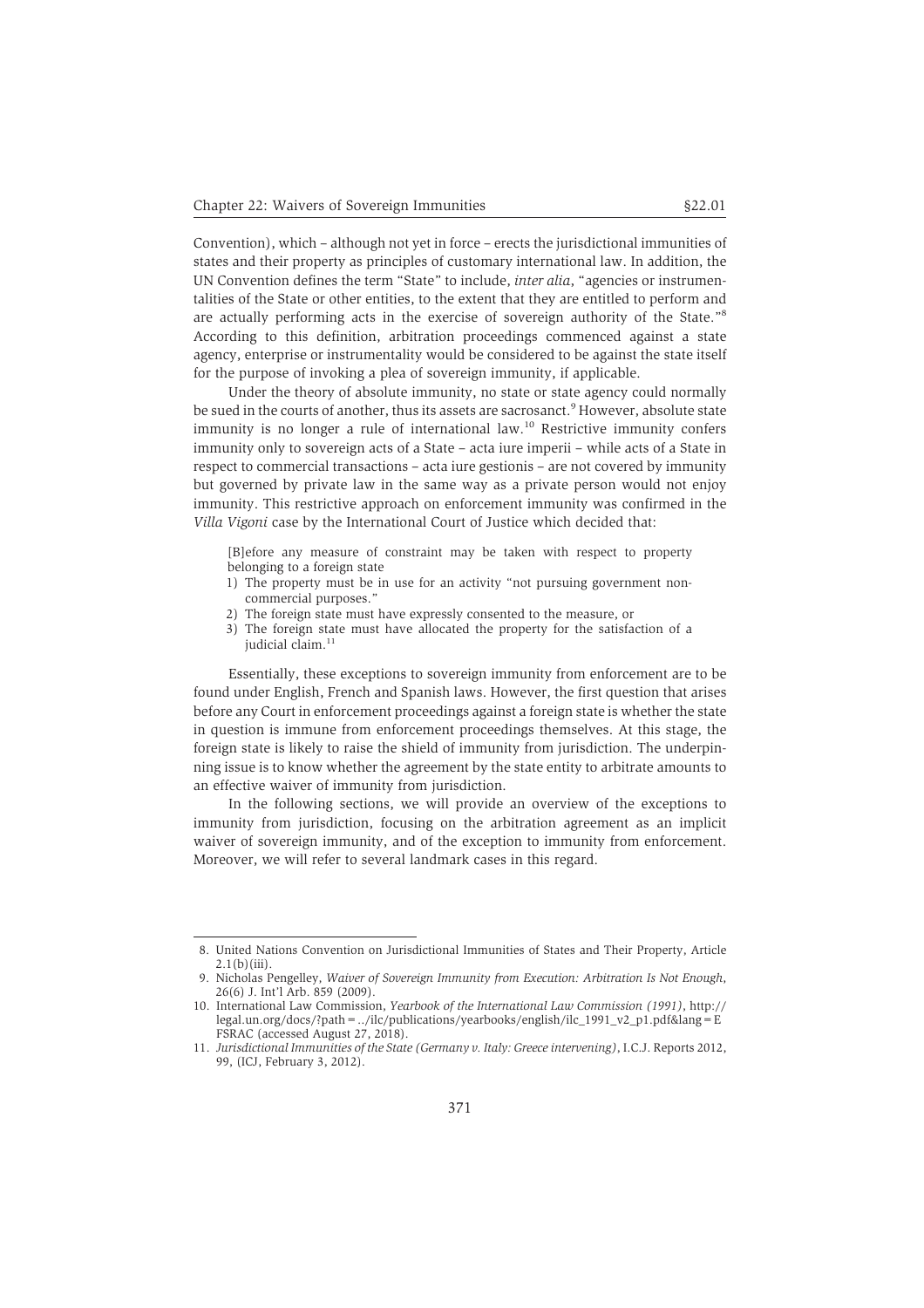## **§22.02 EXCEPTION TO IMMUNITY FROM JURISDICTION: THE AGREEMENT BY THE STATE ENTITY TO ARBITRATE**

With respect to immunity from jurisdiction, Dr. J. Gillis Wetter and scholars alike claim that the agreement to arbitrate amounts to an implicit waiver of sovereign immunity.<sup>12</sup> The general accepted view is indeed that a state may not be allowed to claim immunity from jurisdiction of an arbitral tribunal after it has entered into an arbitration agreement because the consent to arbitrate is treated as a waiver of immunity from the jurisdiction before the arbitral tribunal.<sup>13</sup> Pursuant to Article 12 of the European Convention on State Immunity of May 16, 1972 (EU Convention) – to which the UK and France are signatories but not Spain – a waiver of immunity is also deemed from submission to arbitration.

## **[A] France**

French case law recognizes that, if a state enters into an arbitration agreement in writing and agrees to submit to arbitration disputes related to a commercial transaction, it cannot claim immunity from jurisdiction thereafter. An iconic illustration of this principle stems from the 1986 *SEEE v. République de Yougoslavie* case in which the *Cour de Cassation* held that Yugoslavia's agreement to arbitration meant that it "has submitted itself to the jurisdictional power of the arbitrators, and thereby accepted that their award be recognized as enforceable."14 Ever since, French case law has been consistent in this regard.

Conversely, the French Court de Cassation has also stated that it could not be held that an arbitration clause implied a waiver of immunity from enforcement because an expression of unequivocal intention of such effect was required.<sup>15</sup>

## **[B] England**

Under English law, the regime of immunities is covered by the State Immunity Act (SIA). In particular, Article 9 provides that:

Where a State has agreed in writing to submit a dispute which has arisen, or may arise, to arbitration, the State is not immune as regards proceedings in the courts of the United Kingdom which relate to the arbitration.

The question that arises in this context is whether enforcement proceedings can be said to "relate to the arbitration" such that there is no immunity where proceedings

<sup>12.</sup> Gillis J. Wetter, *Pleas of Sovereign Immunity and Act of Sovereignty Before International Arbitral Tribunals*, 2(1) J. Int'l Arb. 7, 12 (1985).

<sup>13.</sup> Li Zhenhua, *International Commercial Arbitration and State Immunity*, 1(1) AALCO Q. Bull. 1, 49 (2005).

<sup>14.</sup> *Société européenne d'Etudes et d'Entreprise (S.E.E.E.) v. République de Yougoslavie*, Bulletin (Cass. 1re civ, Novembre 18, 1986), pourvoi no. 85-10912 85-12112*.*

<sup>15.</sup> *République Islamique d'Iran et al. v. Eurodif et Sofidif*, Bulletin (Cass. 1re civ, March 14, 1984), pourvoi no. 82-12462.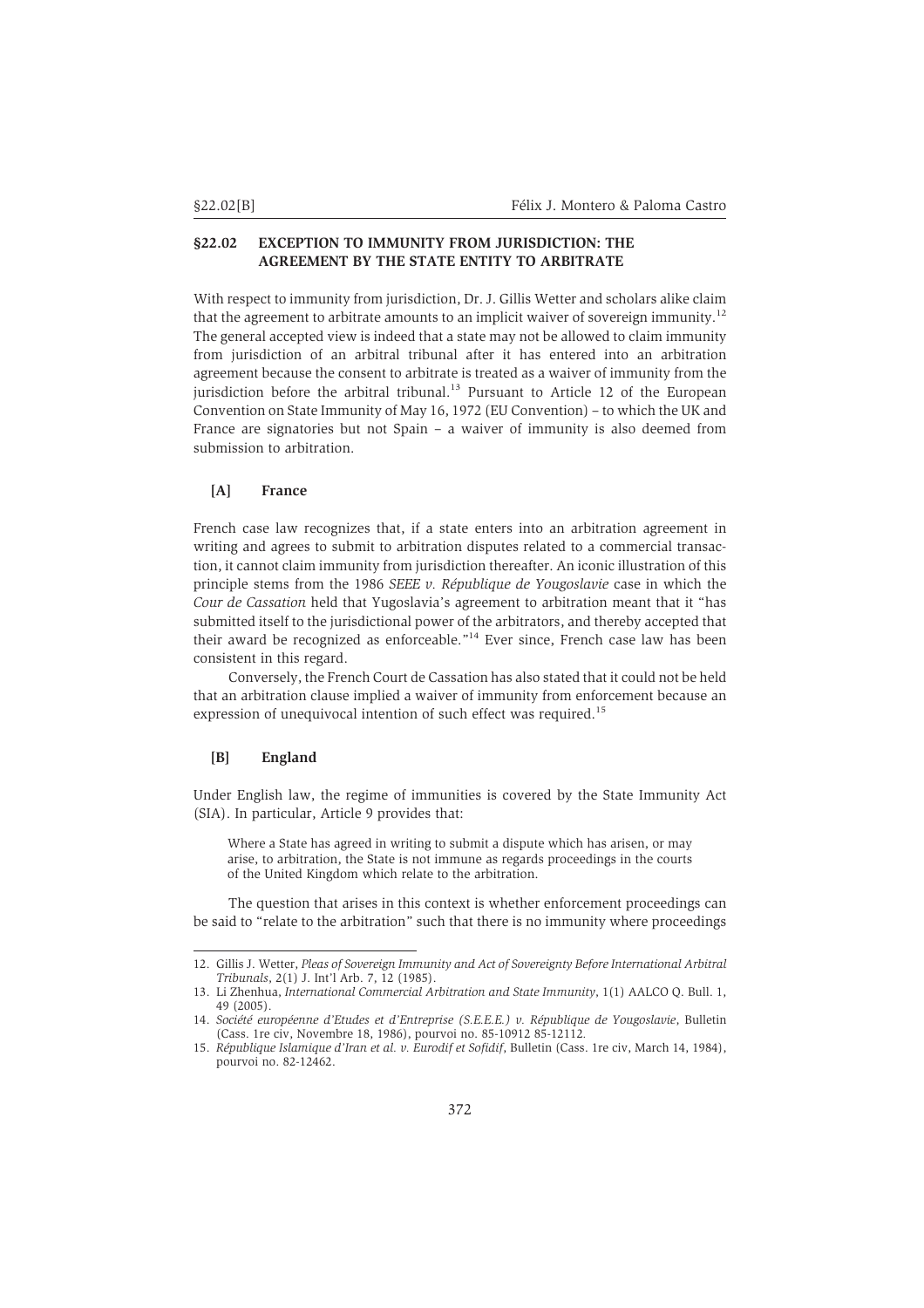are brought to enforce an arbitral award pursuant to an arbitration agreement. In *Svenska Petroleum Exploration AB v. Lithuania* (No. 2),<sup>16</sup> the Court of Appeal held that there was no ground for construing the SIA as excluding proceedings relating to the enforcement of a foreign arbitral award. As such, an agreement to arbitrate will constitute a waiver of immunity in respect of proceedings to enforce an award as well as any other related proceedings before the English Courts.

More recently, in *Gold Reserve Inc v. The Bolivarian Republic of Venezuela*, <sup>17</sup> the High Court analyzed Venezuela's claim to immunity in the context of enforcement of an investment arbitral award.<sup>18</sup> In interpreting section 9 of the SIA, the Court found that there had been a waiver of immunity on the basis of the consent to arbitrate given by the party claiming immunity. Hence, on grounds of waiver resulting from the state's standing offer to arbitrate, the Court rejected Venezuela's immunity plea in the award enforcement proceedings. This ruling is arguably extensible to any investor-State dispute.

Additionally, in *Pearl v. Kurdistan,*<sup>19</sup> the High Court found that by consenting to arbitration in the contract, the Respondent had waived its immunity from the jurisdiction of the courts. Furthermore, the Court considered that any immunity to which the Respondent might have been entitled under section 13 of the SIA was in any event waived by the waiver clause included in the contract at stake that read: "the KRG waives on its own behalf and that of the KRG any claim to immunity for itself or its assets." Significantly, although the waiver clause did not specifically refer to injunctions or other interim relief, Justice Burton J considered it sufficiently broad to be akin to a waiver. Hence, this judgment illustrates that while immunity waiver clauses should be drafted comprehensively, courts are also tackling them with pragmatism when it is clear that, even in the absence of comprehensive waiver phraseology, a general waiver of sovereign immunity is intended.

## *[1] The Commercial Transaction Exception to Immunity from Jurisdiction under English Law*

In addition to the agreement by the state entity to arbitrate, section 3 of the SIA provides that a state is not immune from jurisdiction as regards proceedings relating to *inter alia* a "commercial transaction" entered into by the state. Section 3(1) of the SIA defines commercial transaction as follows:

(i) Any contract for the supply of goods or services.

<sup>16.</sup> *Svenska Petroleum Exploration AB v. Lithuania*, NY Convention Guide (EWCA Civ 1529 QB 886, November 13, 2006), Case No. B6/2005/2737.

<sup>17.</sup> *Gold Reserve Inc. v. The Bolivarian Republic of Venezuela*, Westlaw UK (EWHC 153, Comm, February 2, 2016), Case No. CL-2015-000015.

<sup>18.</sup> *Gold Reserve Inc. v. Bolivarian Republic of Venezuela*, ICSID Case No. ARB(AF)/09/1.

<sup>19.</sup> *Pearl Petroleum Co Ltd v. Kurdistan Regional Government of Iraq*, Westlaw UK (EWHC 3361 Comm, November 20, 2015).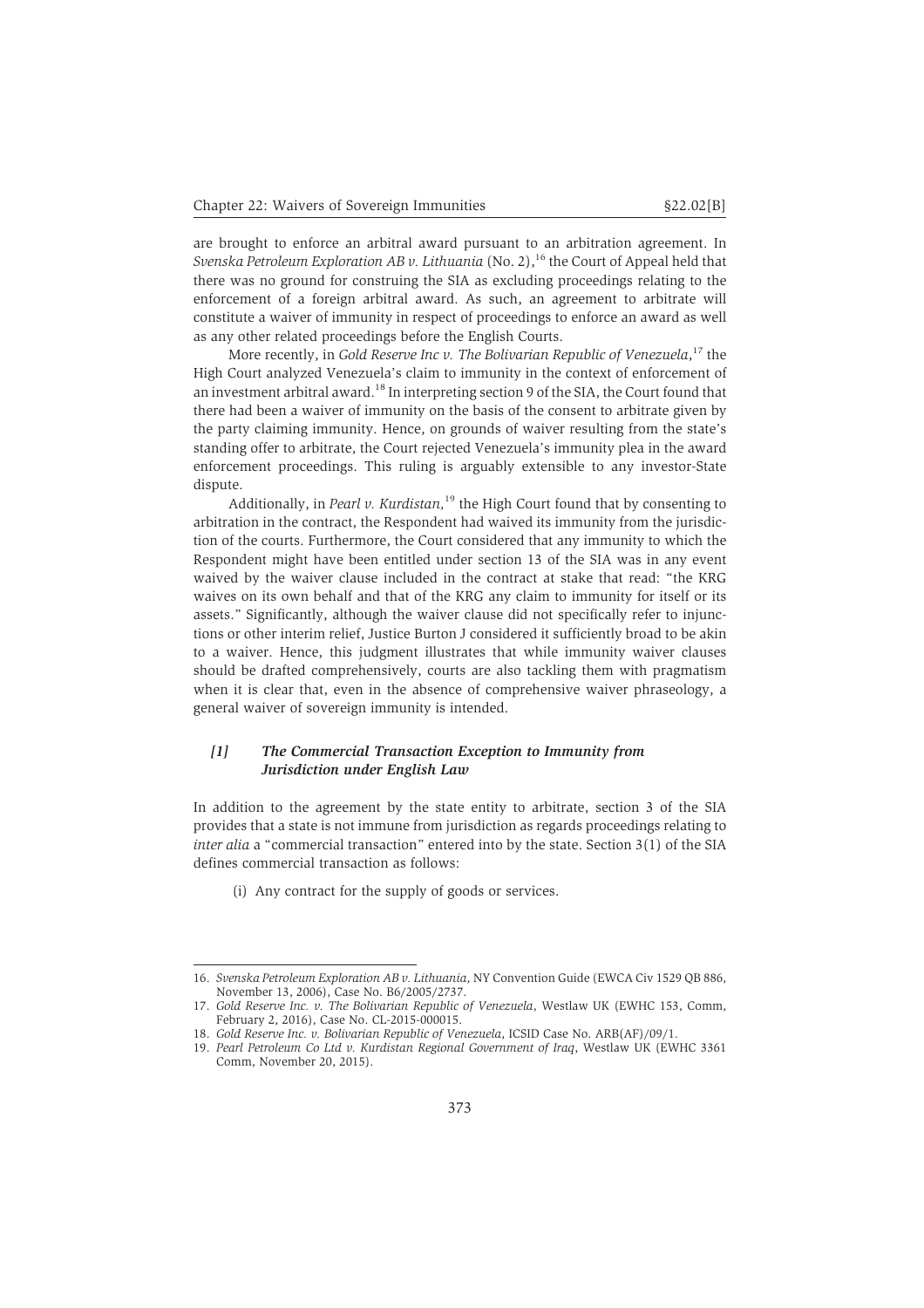- (ii) Any loan or other transactions for the provision of finances and any guarantee or indemnity in respect of any such transaction or any other financial obligation.
- (iii) Any other transaction or activity (whether of a commercial, industrial financial, professional or similar character) into which a State enters or in which it engages otherwise than in the exercise of sovereign authority.

In the *Pearl* case, the High Court considered whether the contract for the exploitation of gas fields located in Kurdistan was an exercise of sovereign authority, as opposed to a commercial transaction within the meaning of section 13 SIA. Although Justice Burton J eventually rejected Respondent's claim to sovereign immunity for the abovementioned reasons – because the party claiming immunity had given its consent to arbitrate and because there was an express waiver clause in the contract – this judgment is noteworthy as it considered a petroleum contract involving the vesting of long-term rights relating to the ownership and management of oil and gas, as tantamount to a transaction involving the exercise of sovereign authority.

The High Court in the *Pearl* case goes further than the Court of Appeal in *Svenska v. Lithuania* and is the premier authority reaching a definitive answer on this issue. This decision could be critically important to a wide range of disputes concerning diverse mining and energy agreements related to the exploitation of a state's natural resources.

#### **[C] Spain**

The question of immunities under Spanish law is covered by Spanish Organic law 16/2015, of October 27, on Privileges and Immunities of Foreign States, International Organizations with headquarters or office in Spain and Conferences and International Meetings held in Spain (Immunities Act). In particular, Article 4 of this regulation determines that every foreign state and its assets shall enjoy immunity from jurisdiction and enforcement before Spanish Courts.

However, the Immunities Act also establishes several exceptions to immunity from jurisdiction similar to the ones determined by French and English law. In particular, Articles 9-16 of the Immunities Act deal with the exceptions to immunity from jurisdiction, stating that foreign states are prevented from claiming immunity from jurisdiction in proceedings related to:

- (i) Commercial transactions (Article 9).
- (ii) Employment agreements (Article 10).
- (iii) Damages to property or injuries (Article 11).
- (iv) Certain property rights (Article 12).
- (v) Intellectual and industrial property rights (Article 13).
- (vi) Participation in corporations and other legal entities (Article 14).
- (vii) Exploitation of State-owned ships or their cargo provided that they are not used for noncommercial public purposes (Article 15).
- (viii) Arbitration agreements (Article 16).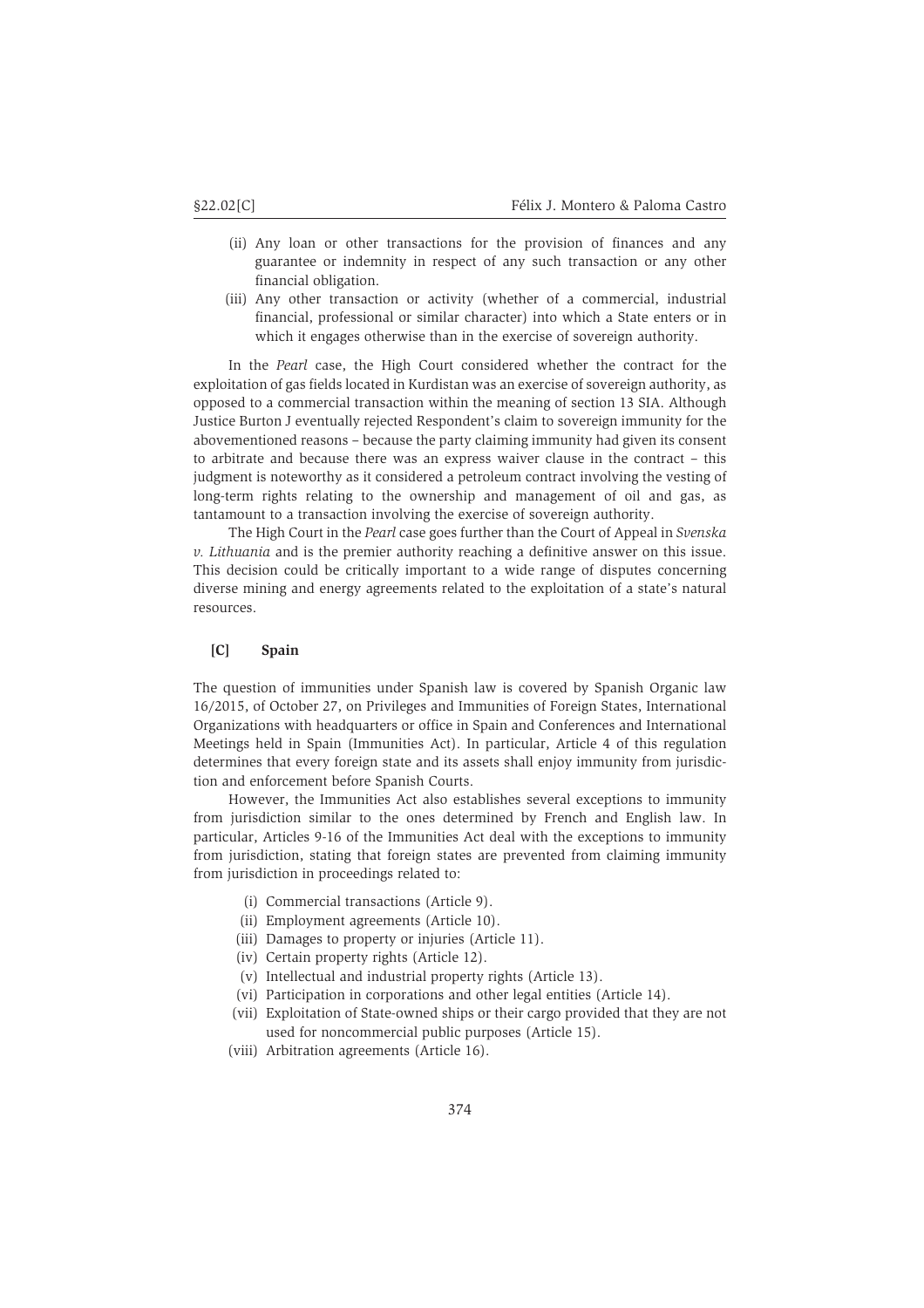In connection with the arbitration agreements exception, Article 16 of the Immunities Act establishes the following:

When a foreign state has agreed with a natural or legal person of another state the submission to arbitration of any dispute relating to a commercial transaction, unless otherwise agreed by the parties in the arbitration agreement or in the arbitration clause, the state may not assert immunity before a Spanish Court in a proceeding related to:

- a) the validity, interpretation or application of the arbitration clause or the arbitration agreement;
- b) the arbitration proceedings, including the judicial appointment of the arbitrators;
- c) confirmation, annulment or review of the arbitration award; or
- d) recognition of the effects of foreign awards.

As it can be observed, according to the Immunities Act if a foreign State has expressly consented to arbitrate it cannot claim immunity from jurisdiction of an arbitral tribunal. This Article is consistent with Articles 5.b) and 6.b) of the Immunities Act which more broadly establish that:

- 5. The foreign state cannot assert immunity from jurisdiction in proceedings before a Spanish court with respect to an issue in relation to which it has expressly consented to the exercise of said jurisdiction: (…) b) in a written contract;
- 6. The foreign state cannot assert the immunity of jurisdiction before a Spanish court in relation to particular proceedings: (…)
	- b) When the foreign state has intervened in the process or has performed any act in relation to the fund.

Before the Immunities Act was enacted, the issue of immunities was addressed in the Spanish Judiciary Act (*Ley Orgánica del Poder Judicial-LOPJ*) and in the Spanish Civil Procedure Act (*Ley de Enjuiciamiento Civil-LEC*). In particular, both regulations provide that Spanish Courts have jurisdiction to adjudicate disputes taking place in Spain and concerning Spanish and foreign nationals, with the exception of cases of immunity from jurisdiction and enforcement in accordance with Public International law regulations. Moreover, Article 2.2 of the Spanish Arbitration Act (*Ley de Arbitraje-LA*) also refers to the question of immunities in the framework of an international arbitration.

In relation to immunity from jurisdiction, the *Tribunal Superior de Justicia (TSJ)* of Madrid in its judgment dated September 28,  $2016^{20}$  related to the exequatur of a foreign arbitral award rejected the immunity from jurisdiction alleged by the Republic of Equatorial Guinea on the basis that it entered into a settlement agreement with *France Cables et Radio* in which the parties included an arbitration agreement in order to submit any potential dispute arising from the settlement agreement to arbitration. In

<sup>20.</sup> *Orange Middle East and Africa, S.A. (ORANGE) v. República de Guinea Ecuatorial*, Aranzadi Insignis (TSJ of Madrid, Civil and Criminal Chamber 1, September 28, 2016) [AC\2016\1745]. This is the authority in charge of the recognition of foreign arbitral awards in Spain.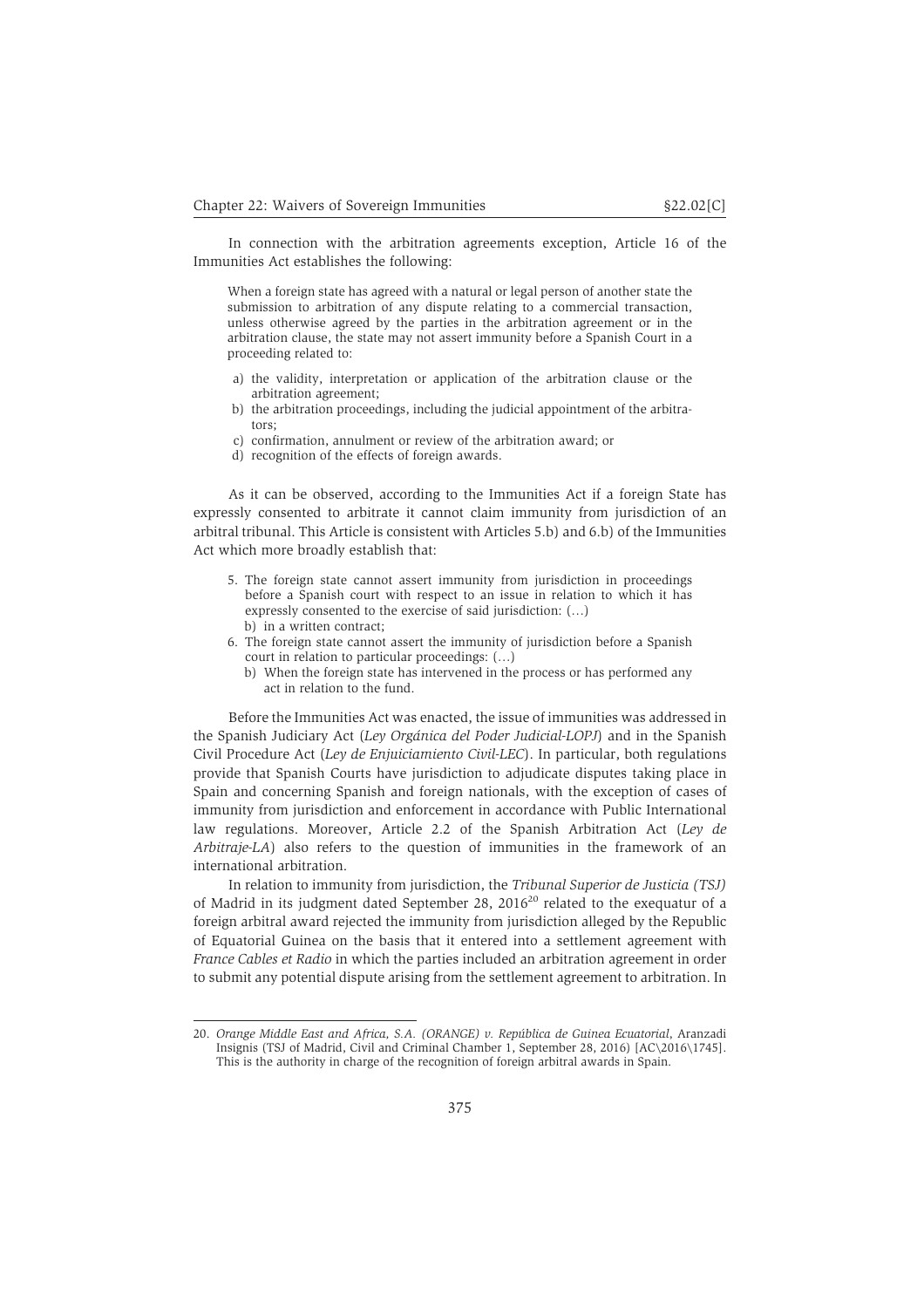this regard, the *Tribunal Superior de Justicia* of Madrid, leaning on Article 16 of the Immunities Act, understood that if a foreign state has agreed to submit any potential dispute arising from a commercial business transaction to arbitration, it cannot claim immunity from jurisdiction.

Furthermore, the Immunities Act also includes an exception to immunity from jurisdiction in connection with proceedings related to commercial transactions. In this regard, Article 9 of the Immunities Act establishes that:

- 1. A foreign state cannot assert immunity before Spanish Courts in relation to proceedings related to commercial transactions entered into by that state with natural or legal persons which do not have their nationality, except in the following cases:
	- a) When it is a commercial transaction between states; or
	- b) When the parties have expressly agreed otherwise.
- 2. A foreign state is not considered to be a party to a commercial transaction when the person making the transaction is a State-owned company or an entity created by that state, provided that said company or entity is endowed with its own legal personality and capacity to:
	- a) Sue or be sued; and
	- b) Acquire by any title the ownership or possession of assets, including those that this state has authorized to exploit or administer and dispose of.

In addition, the *Audiencia Provincial* of Madrid produced an order on September 19, 2007 in which it dealt, with great clarity, with the distinction between acts iure imperii and acts iure gestionis, in order to determine whether the issuance of bonds and, specifically, the subsequent suspension of their interests by Argentina – the object of the proceedings – were protected by immunity.21 According to the *Audiencia Provincial*, the adoption of emergency legislation as a consequence of a critical situation, in which said suspension was declared by the Argentinian Government, is a clear exercise of jurisdiction of state sovereignty (acta iure imperii), which cannot be prosecuted by foreign courts. This decision marks a unique case in judicial practice on the subject, as, unlike the more classic cases in which the object of the proceedings is a private act of the state, here the activity was purely a sovereign one, which leads to conclusively affirm the immunity from jurisdiction of the foreign state.

## **§22.03 EXCEPTIONS TO IMMUNITY FROM ENFORCEMENT**

The problem of immunity from enforcement arises only when a foreign state possesses property within the jurisdiction of another state.<sup>22</sup> In such a context, immunity from enforcement allows a sovereign state to resist attachment of its assets resulting from a court ruling or an arbitral award.<sup>23</sup>

<sup>21.</sup> *Mari Juana and Octavio v. República Argentina*, Aranzadi Insginis (AP Madrid, September 19, 2007) [JUR 2007\325577].

<sup>22.</sup> Khushal Vibhute, *International Commercial Arbitration and State Immunity*, 1, 69 (New Delhi: Butterworths India, 1999).

<sup>23.</sup> Raymond Doak Bishop, *Enforcement of Arbitral Awards Against Sovereigns*, 1, 355-381 (Juris-Net, LLC, 2009).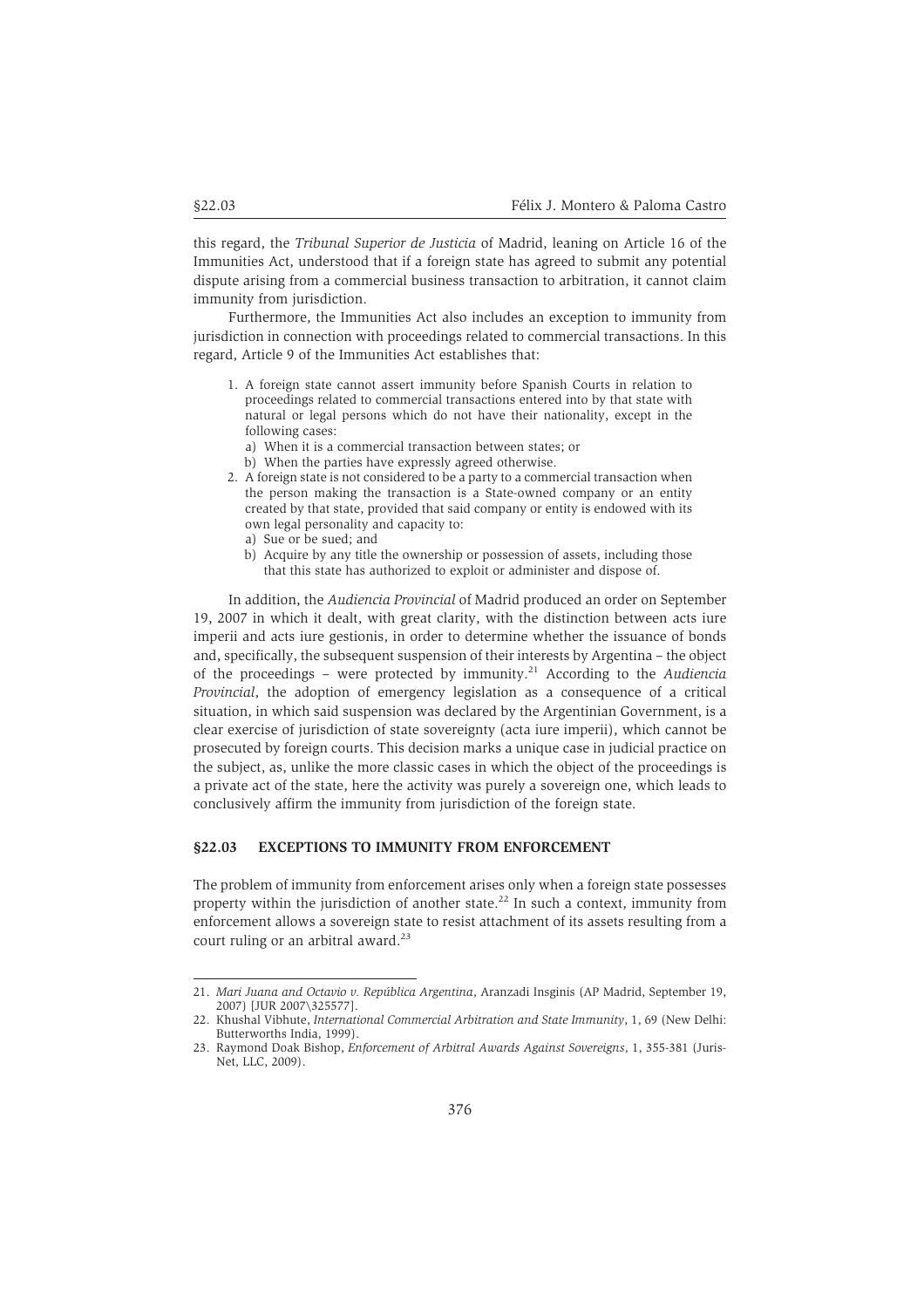## **[A] France**

In accordance with Public International Law, French law recognizes that foreign states and their emanation are immune in case of attachments of their property resulting from decisions of justice or arbitral awards. As it stems from the *Eurodif* case, the immunity from enforcement enjoyed by the foreign state is a recognized principle under French law.<sup>24</sup> Until recently, most of the sovereign immunity from enforcement regime in France derived exclusively from a fluctuating case law. The Law on Transparency, Anti-Corruption and Modernization of Economic Life (*Loi Sapin II*) promulgated on December 9, 2016 eventually settled the conditions governing a state's waiver of its immunity from enforcement in France.

## *[1] The Burden of Seeking an Order from the Court*

Under Article L111-1-1 of the Code of Civil Enforcement Proceedings (*Code de Procédure Civile*), as enshrined by the *Loi Sapin II*, a creditor seeking to seize foreign state's assets located in France must seek an ex parte order (*ordonnance sur requête*) authorizing the seizure from a *Juge d'exécution*. Under the previous regime, provided that the creditor had title pursuant to, *inter alia*, a final award, the foreign state's assets could be seized *a priori* through recourse to a *Huissier de Justice*.

Now, any creditors wishing to pursue their debts through interim or compulsory enforcement measures have to seek an order from the court that will be granted under very rigid and restrictive conditions.

## *[2] The Requirements of an Express, Property-Specific Waiver and Commercial Purpose of the Assets Targeted*

In order for a waiver of state immunity from enforcement to be effective, it must be express (i.e., written and unambiguous), be special (i.e., precise the assets or categories of assets for which the waiver is given are expressly set out in the contract) and target purely commercial assets<sup>25</sup> that must relate to the entity against which the enforcement proceedings are sought. Hence, military assets, cultural assets, tax or social debts would for instance be excluded.

The criteria applied by French courts to determine whether an act is commercial have evolved over time. Since 2003, however, the *Cour de Cassation* has chosen an approach which is summarized as follows: "foreign states and their organizations that constitute their 'emanations' benefit from jurisdictional immunity only if the act in issue involves, by its nature or its goal, the exercise of sovereignty."26 Nevertheless, the distinction between assets used for public service considerations and for commercial

<sup>24.</sup> *See supra* n. 16.

<sup>25.</sup> Code de Procédure Civil, Articles L111-1-1 – L111-1-3 (January 1, 2018).

<sup>26.</sup> *Dame Soliman v. Ecole Saoudienne de Paris et Royaume d'Arabie Saoudite*, Bulletin (Cass. chambre mixte, June 20, 2003), pourvoi no. 00-45629 00-45630.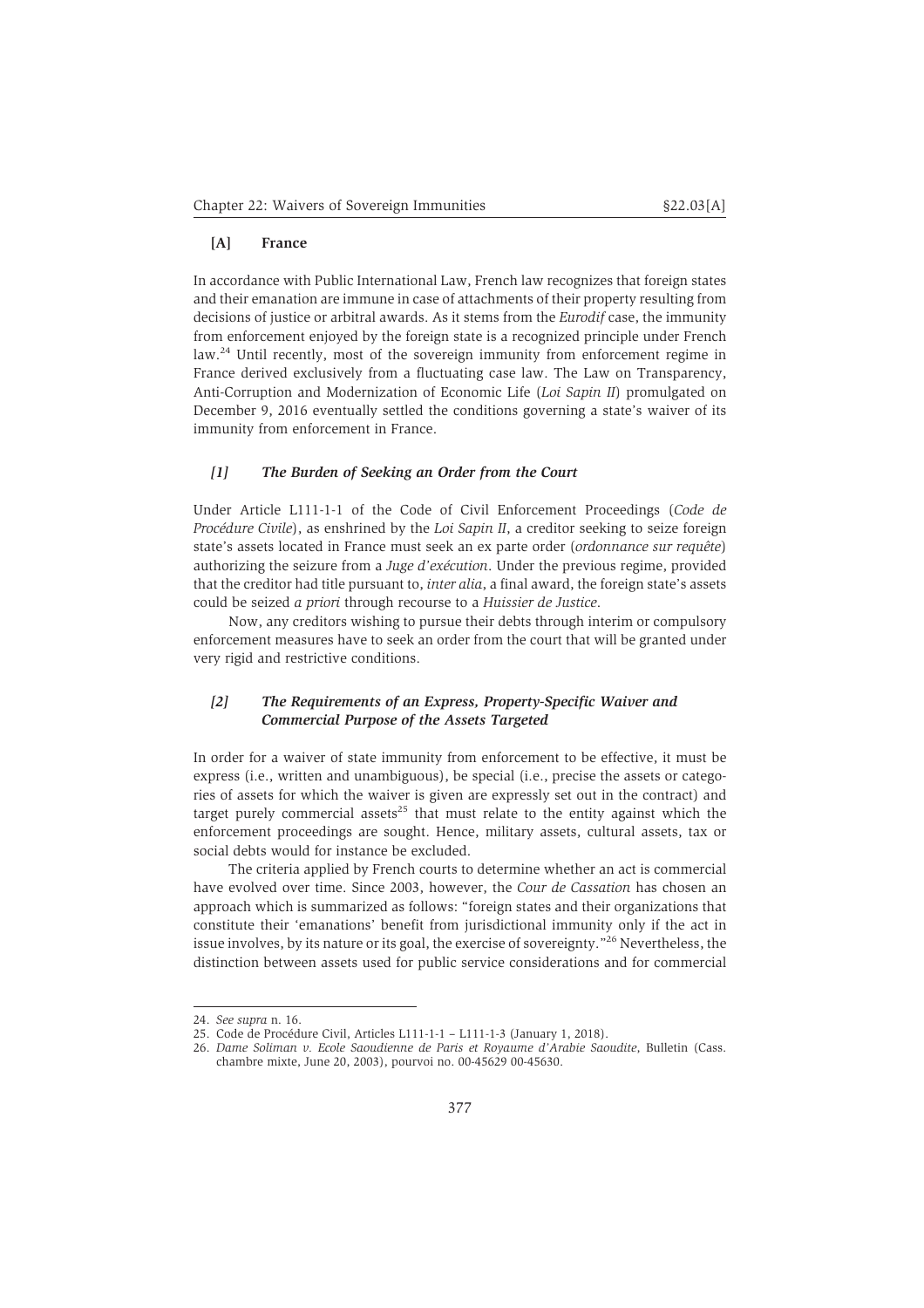purposes is not as clear-cut as it seems. Hence, evidencing that the assets one seeks to seize are of a purely commercial nature might prove to be difficult in practice.

### *[3] Similar Conditions Apply on Diplomatic Assets*

The *Loi Sapin II* provides for special rules regarding the attachment of diplomatic assets. Article L111-1-3 of the *Code de Procédure Civile* now provides that preliminary measures or enforcement measures may not be applied to diplomatic property unless it is subject of an express and special waiver which is granted by the state concerned. A sound illustration stems from a case dated January 10, 2018, in which the *Cour de Cassation* canceled the attachments of bank accounts held at *Société Générale* in the name of the Congolese diplomatic mission and its delegation to UNESCO in Paris on the grounds of the absence of a property-specific waiver. Notwithstanding the Republic of Congo's written promise that it would finally and irrevocably waive any immunity from jurisdiction and enforcement in the context of the settlement of the dispute, the French judges overruled the decision held on May 13,  $2015^{27}$  whereby a sole express waiver of immunity was deemed sufficient for enforcing in France the ICC award against the Republic of the Congo.

Along with the abovementioned statute and with reference made to the Code of Civil Enforcement Proceedings and to the 1961 Vienna Convention on Diplomatic Relations, the *Cour de Cassation* in this case recalled the requirement of an express and property-specific waiver for any state wishing to withdraw its diplomatic assets from enforcement in France and describes it as an expression of customary international law.

#### **[B] England**

Section 13(2)(b) of the SIA provides that "the property of a state shall not be subject to any process for the enforcement of a judgment or arbitration award or in an action in rem for its arrest detention or sale."

Hence, in England, no relief may be granted against the foreign State by way of recovery of land or other property, and the property of a State is not subject to any enforcement of a judgment or award. However, some exceptions are to be found within the SIA. In particular, section  $13(3)-(4)$  enables enforcement against a state's assets in two situations, namely:

- (a) with the written consent of the State; or
- (b) where the relevant property is in use or intended for use for commercial purposes.

<sup>27.</sup> *Société Commissions Import Export (Commisimpex) v. République du Congo*, Bulletin (Cass. 1re civ, May 13, 2015), pourvoi no. 13-17751.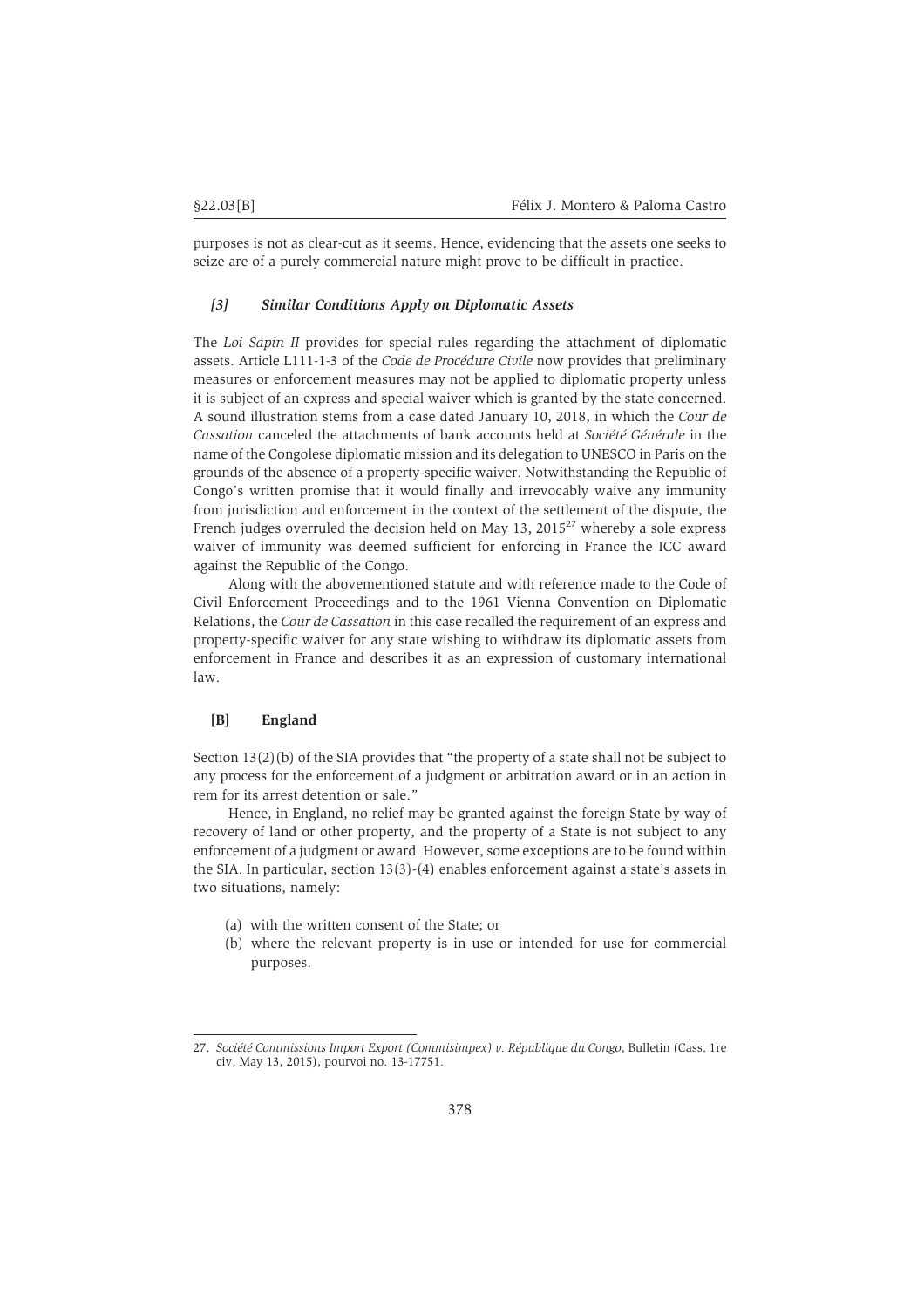#### *[1] The State Consent to Enforcement Exception*

In England only a clear consent to enforcement will suffice. A clause submitting to the jurisdiction of the English Courts may well not be enough to amount to consent to enforcement. Instead, clear consent to enforcement is required. This is most likely to involve an additional express reference to enforcement against assets or a waiver of immunity over property in the relevant contractual clause.

A sound example of an effective waiver of immunity in respect of enforcement can be found in *Donegal International v. Republic of Zambia*. <sup>28</sup> In that case, the Court accepted that the following waiver of immunity clause amounted to an effective consent to enforcement: "if proceedings are brought against it or its assets" in relation to the contract, "no immunity from those proceedings (including without limitation, suit, attachment prior to judgment, other attachment, the obtaining of judgment, execution or other enforcement) will be claimed by or on behalf of itself or with respect to its assets."

In addition, it is possible that consent to enforcement may be obtained at the enforcement stage, should the state be willing to comply with the judgment or award, though this is reasonably rare. The body within the state with the authority to provide valid consent to execution on an asset on behalf of the state is the head of the state's diplomatic mission in the United Kingdom, or the person performing said functions.

#### *[2] The Commercial-Purpose Exception*

State property used for commercial purposes will be available for enforcement even if that property is not connected to the dispute. But to enforce an award or judgment against State-owned assets, those assets must be used or intended to be used exclusively for commercial purposes. Thus, if a bank account held in England by the foreign state is "mixed" because it is used for both the state's commercial transactions and also by its diplomatic mission, that bank account would not be considered to be used for "commercial purposes" within the meaning of section 13(4) of the SIA, and will therefore be immune from enforcement.

Section 17 of the SIA defines commercial purpose by reference to section 3(3), as being for the purposes of commercial transactions in respect to which a state will not have immunity. However, it is important not to confuse the "commercial-purpose" test of section 13(4), relating to exceptions to immunity from enforcement, with the "commercial transaction" test of section 3 relating to exceptions to immunity from jurisdiction. As a matter of fact, the "commercial-purpose" test is very rarely met, as foreign states tend to place their assets held abroad in the hands of their central banks or diplomatic missions.

<sup>28.</sup> *Donegal International Ltd v. Republic of Zambia and another*, LexisNexis (EWHC 197 Comm, February 15, 2007).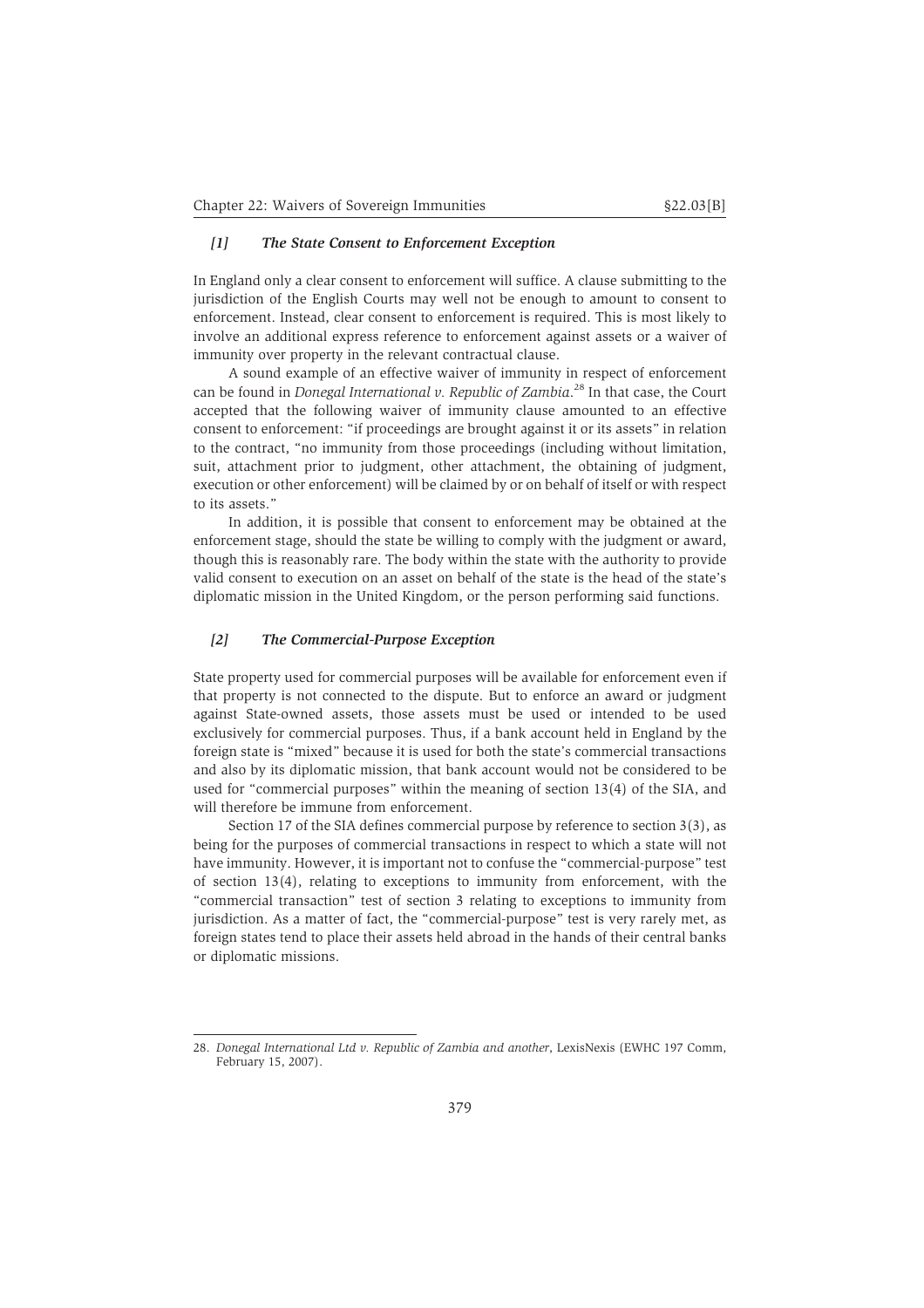## *[3] The Importance of the Present and Future Use of the Property Over Its Origin*

The limits of this rule are well illustrated by the case of *SerVaas Incorporated v. Rafidain Bank and others*. <sup>29</sup> *SerVaas* obtained a judgment in Iraq which it sought to enforce in England. *Rafidain Bank* (which had a branch in London) held large sums on behalf of Iraq, which *SerVaas* claimed had been acquired through commercial transactions between the bank and its creditors and so were available for enforcement.

The question before the Court was whether the sums held by *Rafidain Bank* were in use or intended for use for commercial purposes, such that there would be no immunity from enforcement. The Supreme Court found that immunity prevailed, on the basis that it was not the origin of the property that was important, but the present and future use of the property. Although the funds were held by the bank, their future use was for the specially created and UN-backed Development Fund of Iraq which was sovereign in nature, not commercial.

A recent illustration of this rule also stems from the case of *L R Avionics*. <sup>30</sup> L R Avionics brought proceedings to enforce a judgment of the Nigerian Federal Court (together with an arbitration award) rendered against Nigeria. *L R Avionics* was granted authorization to register the Nigerian judgment in England, and it subsequently obtained a final charging order in respect of premises located in London owned by Nigeria. These premises were leased to a company for the purpose of providing Nigerian visa and passport services. Nigeria applied to set aside the charging order on the basis that the property was immune from enforcement. It was then accepted that the use by a state of its own premises to carry out consular activities such as providing the said services could not be said to be a use for commercial purposes pursuant to section 13(4) of the SIA.

However, the Court had to consider the position if, instead of handling the applications itself, the state had granted a lease of the premises to a privately owned company, to which the processing services were outsourced. The Court found that the London premises were not being used for commercial purposes within the meaning of section 13(4). This was because, instead of processing the applications itself, the task had simply been outsourced by the state. The property was therefore being used for a consular activity which, even if outsourced, could only be carried out on the state's behalf.

The commercial-purpose exception allowing enforcement over state property is even narrower where the foreign state is party to the EU Convention. Under the EU Convention, the exception will only be available upon fulfillment of two conditions: (1) the foreign judgment to enforce must be final (i.e., not subject to appeal) and (2) the foreign state must have made a declaration (under Article 24 of the EU Convention) generally agreeing to enforcement proceedings within the territories of other states party (Article 26 of the EU Convention).

<sup>29.</sup> *SerVaas Incorporated v. Rafidain Bank and others,* United Kingdom Supreme Court database (UKSC 40, August 17, 2012), Case No. UKSC 2011/0247.

<sup>30.</sup> *LR Avionics Technologies Ltd v. Nigeria*, Westlaw UK (EWHC 1761 Comm, July 15, 2016).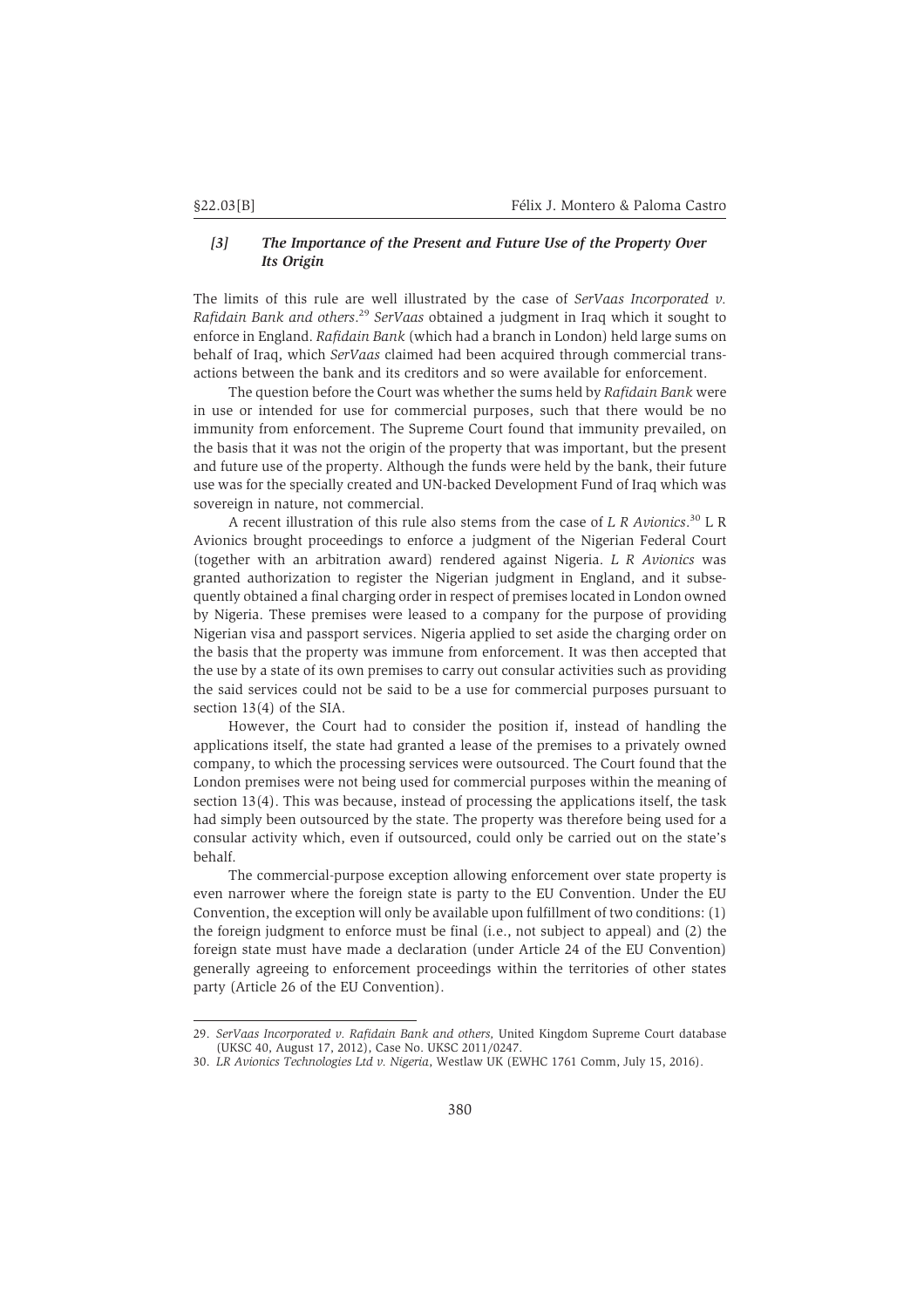## **[C] Spain**

Under Spanish law, immunity from enforcement is covered in Chapter II of Title I of the Immunities Act, which establishes the "default" immunity of a foreign state's assets, while also providing the conditions under which this immunity might not operate.

## *[1] Exception to Immunity from Enforcement by State Consent*

Under the Immunities Act, a state may consent to enforcement "or other coercive measures"31 against its assets. This consent may be explicit, or implicit, where explicit consent being required in almost equal terms as the UN Convention on the same matter.<sup>32</sup>

The Immunities Act's understanding of implicit consent derives from the allocation of specific assets to serve as relief for the claim. If the foreign State assigns assets of its property to certain proceedings, with the intention of using them as relief, it is understood then that it has renounced, implicitly, to the immunity from enforcement those assets would otherwise enjoy.

Additionally, consent to enforcement is irreversible. Once the proceedings before Spanish Courts have begun, the foreign state may not revoke its position.

## *[2] The Commercial-Purpose Exception*

In similar fashion to other legal systems, the Immunities Act distinguishes between assets with official, noncommercial purposes, which are immune without exception, and their counterparts, which may be subject to enforcement.

The Immunities Act compiles in Article 20 a list of assets that are considered to be of official, noncommercial purposes, and thus, may not be subject to enforcement unless there is consent by the owning state. This list includes those that belong to the diplomatic mission of the state, those of the military or the central bank, cultural heritage objects, ships and aircraft.

When facing enforcement proceedings without a specific allocation of assets by the state, under Spanish law it is each judge's prerogative to determine whether a certain asset is of commercial nature or sovereign property in order to be protected – the traditional iuri imperii and iure gestionis distinction – considering not only the nature of the asset itself but also the purpose to which said asset is effectively put (provided that said asset is not among the ones listed in Article 20).<sup>33</sup> In this regard, the Spanish *Tribunal Constitucional* ruled in 1992 that in carrying out the process "to

<sup>31.</sup> Article 17.1. of the Immunities Act.

<sup>32.</sup> United Nations Convention on Jurisdictional Immunities of States and their Property, A/RES/59/38, 2004, *supra* n. 9. The Immunities Act does not mention consent given in the context of an arbitration agreement, which is included in its reference to "a written contract."

<sup>33.</sup> Javier Díez-Hochleitner, *La inmunidad de ejecución de los bienes del estado extranjero en la Convención de 2004 y en la Ley Orgánica 16/2015 sobre inmunidades*, Cuadernos de la Escuela Diplomática 79-115 (2016).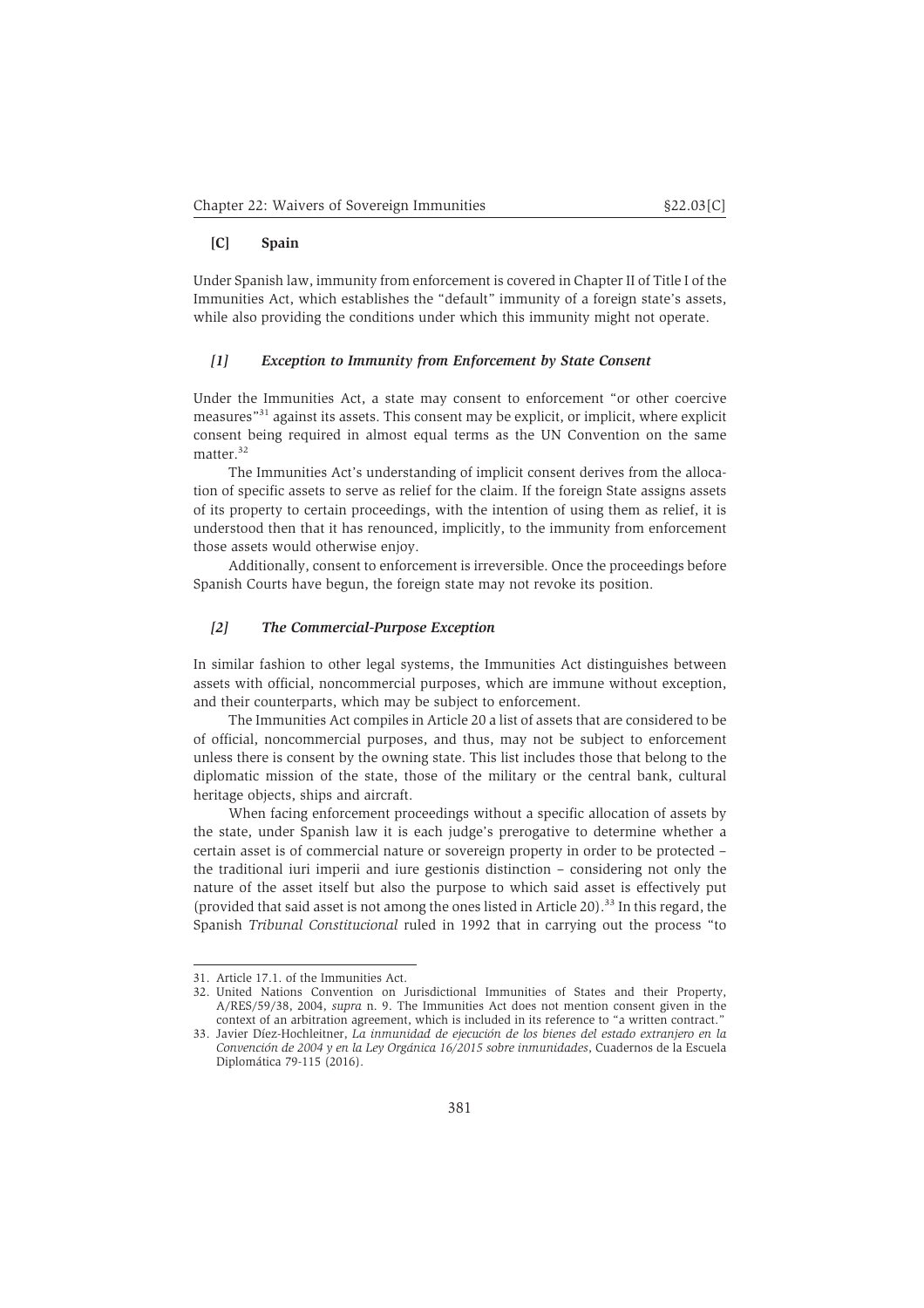determine which [assets] are unequivocally allocated to the exercise of economic activities in which the state  $\left[\ldots\right]$  acts in the same way as a private individual,"<sup>34</sup> judges have a particularly demanding standard of diligence<sup>35</sup> and may request the sovereign state to provide input.

Although this decision is prior to the adoption of the Immunities Act, it is still upheld as the relevant precedent in state immunity, $36$  particularly as regards to bank accounts as "mixed-use" assets, which the Court ruled were immune from enforcement "even if the quantities deposited […] could also be used for actions in which the sovereignty of the foreign state is not exercised."<sup>37</sup>

#### *[3] Assets with Unclear Purpose and Fact-Finding Role of the Judge*

The Immunities Act, like the UN Convention, does not address burden of proof when the purpose of certain assets is unclear. In practice, this task belongs to the judge hearing the case, who may rule on the assets' nature.

For this purpose Spanish Courts may request information to the state against whom enforcement is sought, as well as to other Spanish authorities (Ministries, Registries, etc) and private corporations (financial institutions), to establish the character of the assets and determine whether there is record of their noncommercial purpose.

If so requested by Spanish Courts, the foreign state may not invoke its immunity from jurisdiction or enforcement in order not to contribute to the fact-finding process of the judge.38 Spanish Courts have, in the past, carried out enforcement proceedings on assets that had not been conclusively proven by the foreign state to be allocated to noncommercial purposes. In a dispute that was appealed all the way up to the *Tribunal Supremo*, it was ruled that the United States had failed to establish that their tax returns "were linked to activities that involved an exercise of sovereignty." Although it is generally accepted that the party seeking enforcement does not have an extensive burden of proof regarding the purpose of the assets, it does have the burden to provide "sufficient arguments and facts to found […] its claim."39

<sup>34.</sup> *Diana G.A v. República de Sudáfrica*, Aranzadi Insignis (TC, July 1, 1992) [RTC 1992\107].

<sup>35.</sup> Díez-Hochleitner, *supra* n. 34, at 79-115.

<sup>36.</sup> *Armando v. Embajada de Chile*, Aranzadi Insignis (TS, June 25, 2012) [RJ 2012\9582], concerning enforcement on a bank account that belonged to the Republic of Chile. After a decision by the Tribunal Superior de Justicia of Madrid, the Republic of Chile appealed before the Spanish Supreme Court upholding the Constitutional Court's 1992 ruling to argue that the decision against Chile did not respect the relevant precedent, unlike other proceedings concerning sovereign states (such as the Tribunal Superior de Justicia decision on the Republic of Korea's bank accounts). The Supreme Court ruled in favor of Chile and returned to the 1992 precedent.

<sup>37.</sup> *See supra* n. 35.

<sup>38.</sup> *Francisco S. O. v. Gobierno de EE.UU*, Aranzadi Insignis (TC, May 6, 2002) [RTC 2002\112].

<sup>39.</sup> Fernando Gascón Inchausti, *Inmunidades procesales y tutela judicial frente a estados extranjeros* 1, 368-369 (1st ed., Thomson-Aranzadi 2008).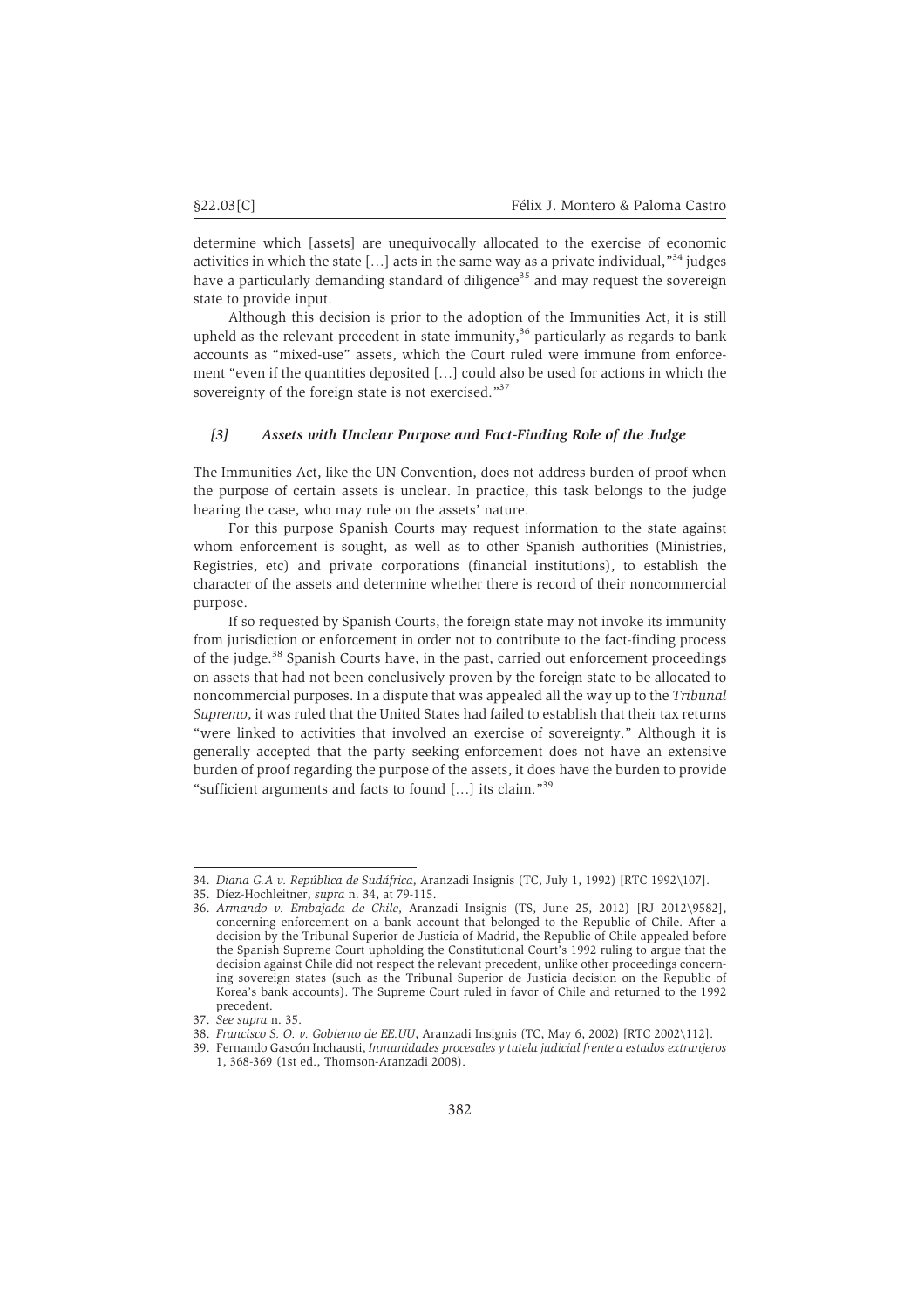## **§22.04 EXEMPTED ASSETS**

## **[A] France**

Under French law, the assets that are exempted from enforcement are those that are to be considered as "property specifically used" or "intended for use" by the state for public service purposes as defined under Article L111-1-2 of the Code of Civil Enforcement Proceedings. This property includes: (i) bank accounts, used or intended for use in the performance of the functions of the diplomatic mission of the State, its consular posts, special missions, missions to international organizations, its delegations to the organs of international organizations or international conferences; (ii) property belonging to the military, or used or intended for use by the military; (iii) property part of the cultural heritage of the state, or its archives; (iv) property part of an exhibition that is of scientific, cultural or historical interest not intended to be offered for sale; (iv) and tax or social debts of the state.

#### **[B] England**

## *[1] Diplomatic Goods*

In England, immunity from enforcement of assets held by a diplomatic mission arises from the Diplomatic Privileges Act 1964 and is conferred upon a wide range of assets. Embassies, goods and monies held in banks on account for the diplomatic mission will attract immunity and as such will generally be unavailable for enforcement, and the exceptions to immunity provided by the SIA will not apply to assets of a diplomatic mission.

## *[2] A Strengthened Immunity for Central Banks' Assets*

Sovereign assets located abroad are often held in the name of the central bank of that state, which is a bar to enforcement against these assets. A central bank is given absolute immunity under English law pursuant to section 14(4) of the SIA, subject only to the exception of written consent of the central bank.

This was put beyond doubt in the *AIC* case,<sup>40</sup> where the Court had to decide whether funds in a bank account in the name of a central bank falling within section 14(4) of the SIA could be enforced if those funds were used or intended for use for commercial purposes, falling within the exception to immunity under section 13(4) of the SIA. The Court held that even if the use of the funds would be commercial, the property of a central bank should not be subject to enforcement. In other words, the protection afforded to central banks jeopardizes the commercial-purpose exception.

<sup>40.</sup> *AIC Limited v. (1) The Federal Government of Nigeria, (2) The Attorney General of the Federation of Nigeria*, Lexis Nexis (EWHC 1357, QB, June 13, 2003).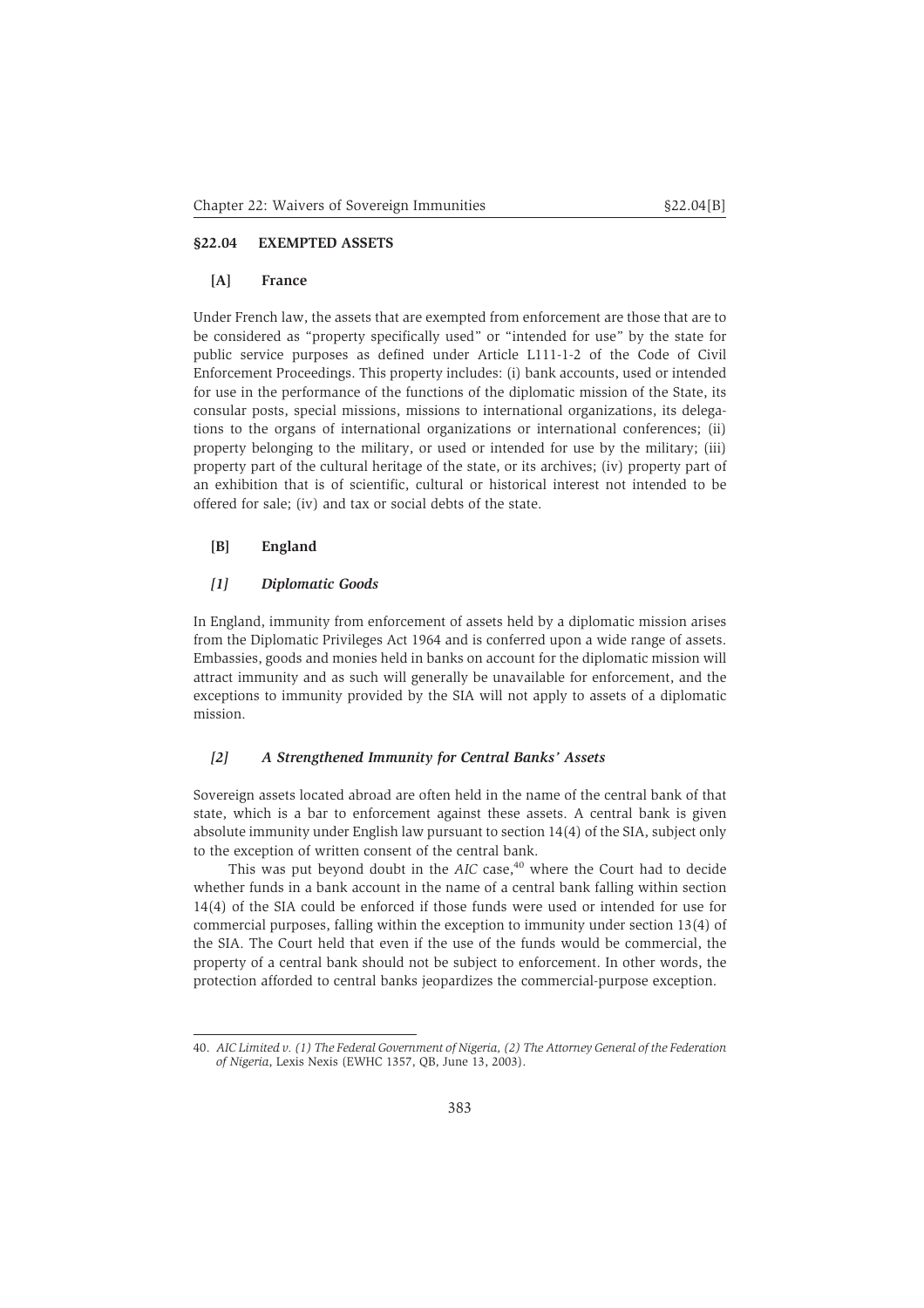The abovementioned rule was considered and applied recently in *Thai-Lao Lignite (Thailand) Co. ltd, and Hongsa Lignite (Lao PDR) Co. Ltd v. Government of the* Lao People's Democratic Republic, The Bank of the Lao People's Democratic Republic,<sup>41</sup> in which Thai-Lao had secured an arbitral award which it sought to enforce in England, and successfully obtained a freezing order against Laos over assets held by its central bank in England. Laos then tried to have the freezing order set aside on grounds of sovereign immunity over those assets. The Court found that freezing accounts in the name of the central bank should not have been granted. As the funds were owned by the central bank, they benefited from special protection pursuant to Article 14(4) of the SIA and no exception to state immunity applied in this instance.

## *[3] Debts of the Foreign State Held by a Third Party*

Enforcing against a debt owed to a state by a third party located in England such as a bank has proven to be a common method to obtain debt collection. This was the case in *SerVaas* described above. This process of execution was used to be called a "garnishee order" and is known in England as a third party debt order (TPDO) and is provided for by Rule 72 of the Civil Procedural Rules. When applying for a TPDO, the judgment creditor is in effect seeking to obtain monies held by a private party – the bank – that belongs to the state. When granted by the Court, a TPDO will require the bank owing the debt to pay the judgment creditor instead of the state and will discharge the bank of its obligation to pay the state. The Court will only allow enforcement through TPDO where the monies are in England and where the exceptions under the SIA regarding jurisdiction and enforcement immunity are met.

## **[C] Spain**

According to Article 17 of the Immunities Act, property of a foreign state is immune from enforcement measures unless: (i) the state has consented, either expressly or implicitly, to the enforcement measures (Article 17.1) or (ii) it has been established that the property is specifically in use or intended for use by the state for purposes other than public noncommercial (iure gestionis), provided that the property is within Spanish territory and has a connection with the foreign state against which the proceedings were brought, even if it is assigned to an activity other than that which gave rise to the dispute (Article 17.2).

Furthermore, Article 20.1 of the Immunities Act establishes a list of assets which are deemed specifically in use or intended for use by foreign states for public noncommercial purposes (iure imperii). These assets are:

<sup>41.</sup> *Thai-Lao Lignite (Thailand) Co. Ltd, and Hongsa Lignite (Lao PDR) Co. Ltd v. Government of the Lao People's Democratic Republic, The Bank of the Lao People's Democratic Republic*, Westlaw UK (EWHC 2466, August 8, 2013).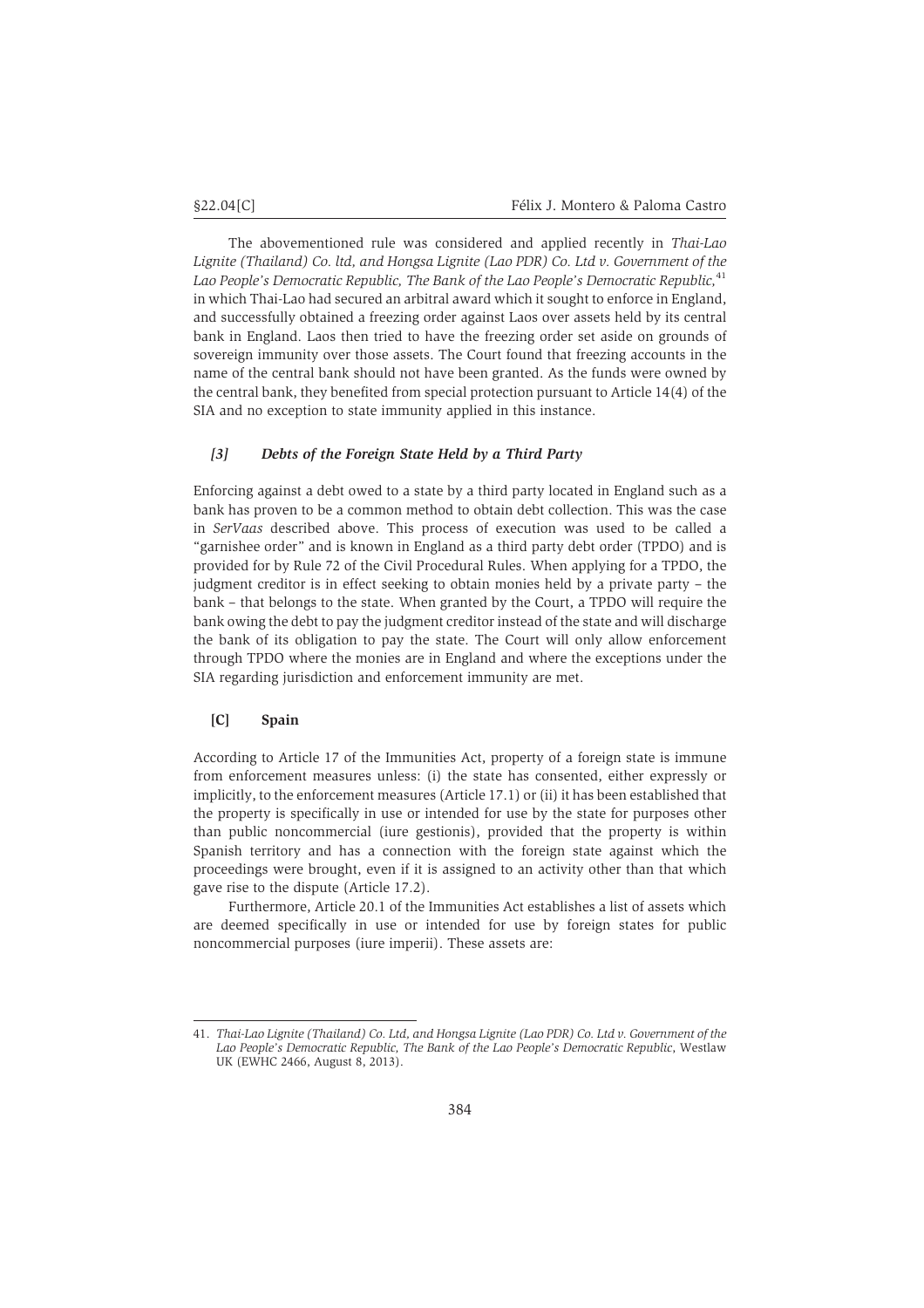- (a) Assets, including bank accounts, used or intended to be used to perform the duties of the diplomatic mission of the state or its consular office, special task forces, special missions, permanent representatives at international organizations or delegations in bodies of international organizations or international summits.
- (b) Assets of the state of military nature, or used or intended to be used to perform military tasks.
- (c) Assets of the central bank or monetary authority of the state used for the purposes of said institutions.
- (d) Assets part of the cultural heritage or archive of the state or part of an exhibition of scientific, cultural, or historical objects, provided that they have not and are not intended to go on sale.
- (e) State Vessels and Aircrafts.

According to Article 49 of the Immunities Act, Spanish Courts will assess ex officio the immunity and refrain from hearing any requests for enforcement measures with respect to any of the mentioned entities and assets. Hereunder, we will provide a brief overview of the possibilities of taking enforcement measures against the assets of central banks and vessels or aircraft of a state.

## *[1] Central Banks*

As it has been mentioned above, according to Article 20.1 of the Immunities Act the assets of a foreign state's central bank intended for the own purposes of that state (iuri imperii) cannot be enforced. However, it could be argued that assets of central banks which are not used, neither intended to be used, for those purposes are not covered by immunity from enforcement and as a consequence could be subject to enforcement proceedings.

In this regard, Spanish case law dealing with requests for enforcement against assets of central banks has tended to reject immunity from enforcement in cases where the central banks were acting iure gestionis. In particular, the *Audiencia Provincial* of Madrid $42$  in a case concerning a request by a German company for enforcement of a recognition of debt granted by the National Bank of Cuba rejected the immunity from enforcement claimed by the National Bank of Cuba on the basis that when the bank signed the recognition of debt it was acting in its private sphere (iure gestionis) absolutely devoid of any kind of privilege and so it could not claim immunity from enforcement.

Furthermore, on November 8, 2004 the *Audiencia Provincial* of Cádiz<sup>43</sup> declared void the seizure of a bank account owned by the US Navy Resale System Office, which

<sup>42.</sup> *Hachemie, Hamburger Chemikalien Gesellschaft mit Beschränker Haftung v. Banco Nacional de Cuba*, Aranzadi Insignis (AP Madrid, April 10, 2000) [AC\2000\2362].

<sup>43.</sup> *Montajes e Instalaciones Industriales, SA v. EE.UU*, Aranzadi Insignis (AP Cádiz, November 8, 2004) [JUR 2005\78178].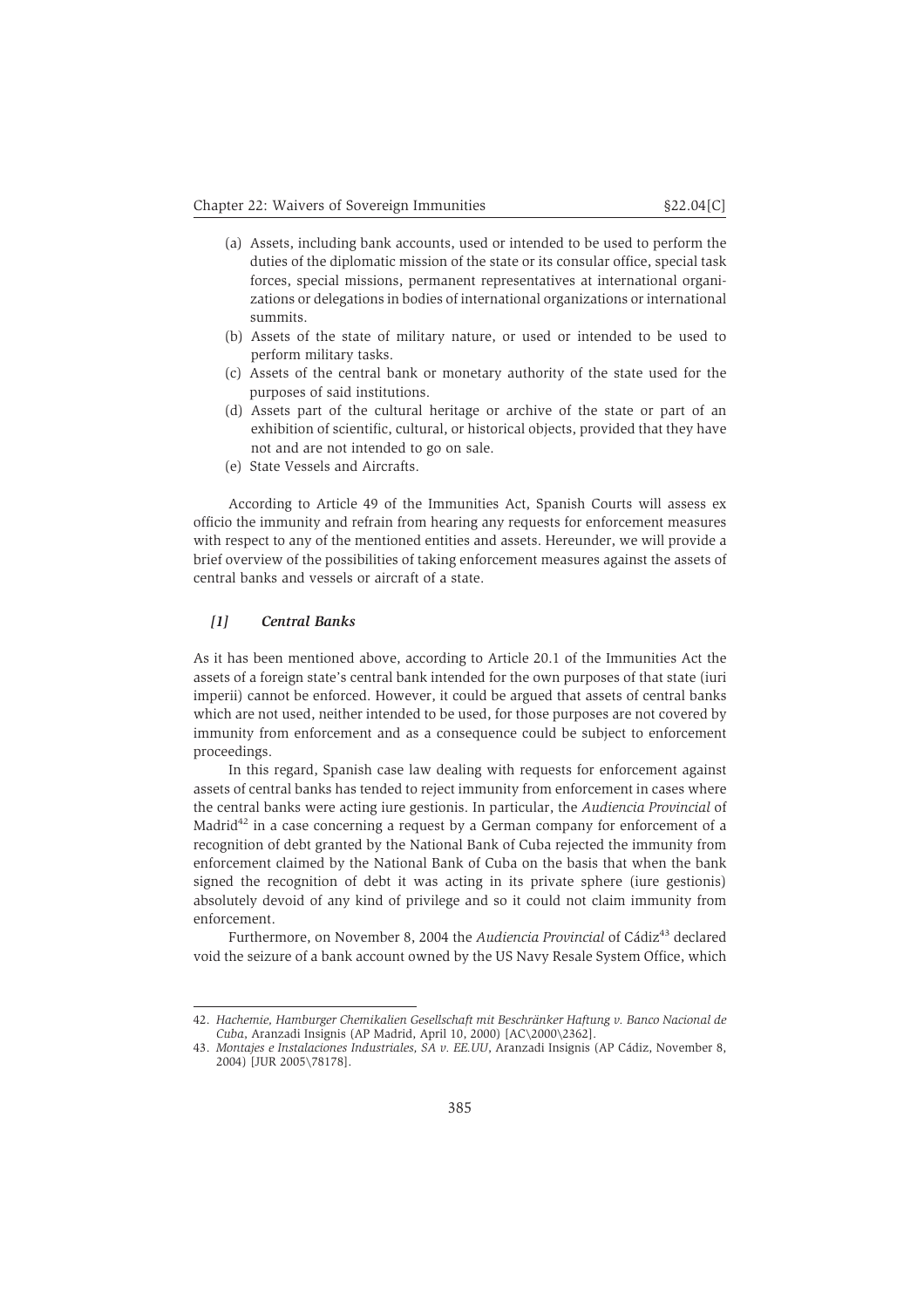was previously ordered by the *Juzgado de Primera Instancia* of Rota on the understanding that the US Navy Resale System cannot be considered as a military activity impacting on the sovereignty of the United States and, thus, their bank account could be seized. Later, the *Audiencia Provincial* of Cádiz dismissed this previous judgment and held that the funds of this account are public funds, as the Navy's resale system is run by military staff and these accounts are controlled by the US Department of Defense. On this basis, the *Audiencia Provincial* of Cádiz understood that it was clear that these funds were allocated to military service and, therefore, they had to be considered assets for the performance of military functions not subject to enforcement measures.

It is important to highlight that the abovementioned judgments were rendered before the enactment of the Immunities Act. However, they reflect very clearly the position that Spanish Courts have been holding with regards to assets of state banks.

## *[2] State Vessels and Aircrafts*

Another type of assets which have traditionally been subject of enforcement by creditors are vessels and aircrafts owned by the state, provided that these assets are generally of a high value.

In light of Article 20.1 of the Immunities Act, there is no doubt about the impossibility of taking enforcement measures against the warships or military aircraft of the state, due to the fact that these assets are used by states for public noncommercial purposes. However, certain doubts can arise regarding, for example, training ships which can fall out the concept of iure imperii if they are used by the state for acts iure gestionis.

In order to provide clarity when assessing if a certain vessel or aircraft is covered by state immunity, Article 2 of the Immunities Act provides a definition of what shall be understood by state ship,<sup>44</sup> warship<sup>45</sup> and aircraft.<sup>46</sup>

#### **§22.05 CONCLUSION**

As depicted, international arbitration intersects with domestic laws for the purposes of enforcement. In England, France and Spain, the arbitration agreement is considered as a waiver of immunity from jurisdiction. With regard to the concept of sovereign immunity, it generally protects most sovereign assets from enforcement and attachment with regard to acts made in a sovereign capacity. However, under the "commercial activity" exception to sovereign immunity, codified in the statutes of these three

<sup>44.</sup> A vessel owned or used by a foreign state provided that it provides, on an exclusive basis, public noncommercial services.

<sup>45.</sup> A vessel and, where appropriate, auxiliary vessels, assigned to the army of a foreign state, bearing distinctive emblems of this state's army, under the command of duly appointed official and subject to the discipline of the army.

<sup>46.</sup> An aircraft belonging to a foreign state, operated or operated by it and used exclusively for a noncommercial public service, such as military, customs or police services.